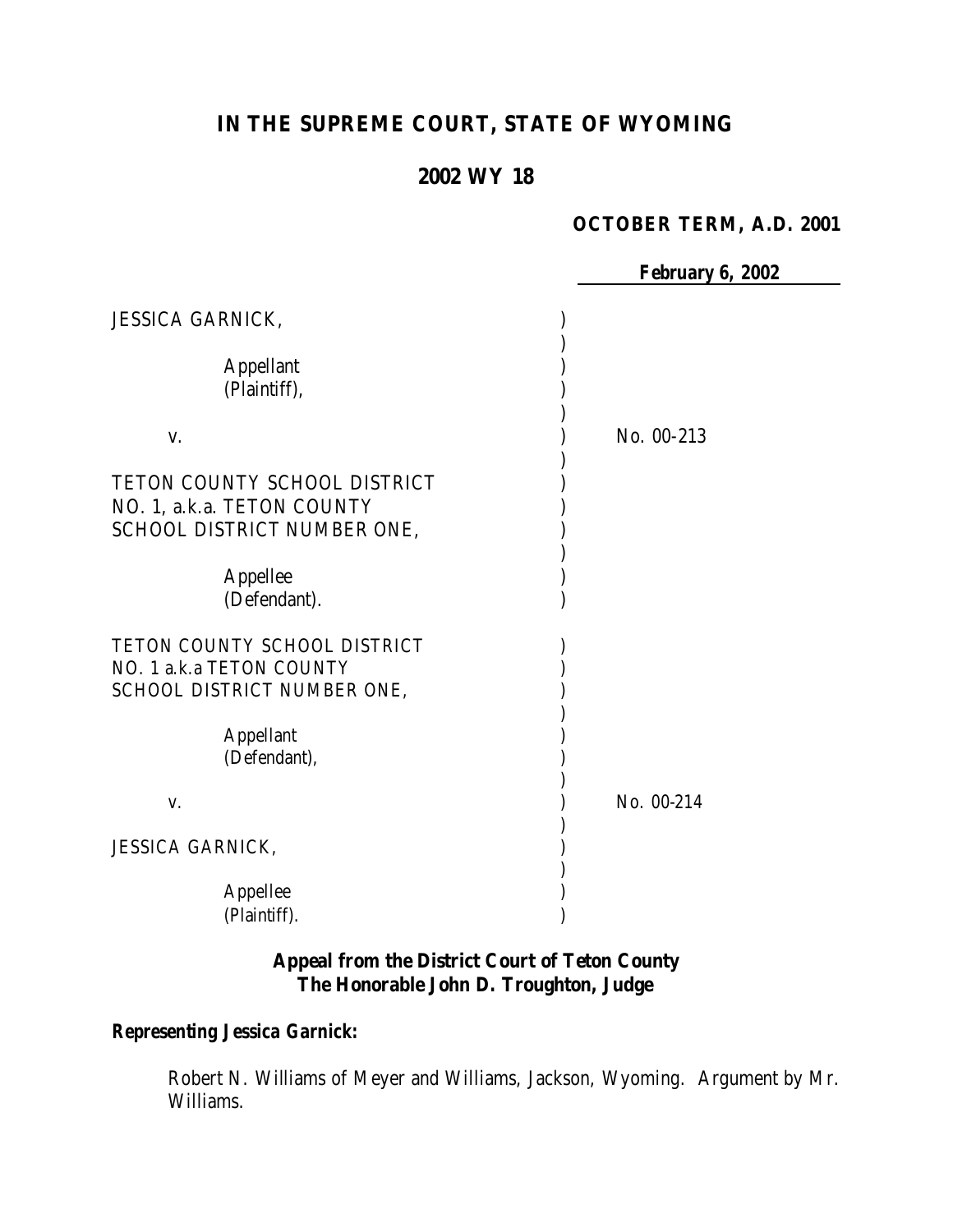## *Representing Teton County School District No. 1:*

Tracy J. Copenhaver of Copenhaver, Kath & Kitchen, LLC, Powell, Wyoming. Argument by Mr. Copenhaver.

#### **Before LEHMAN, C.J., and GOLDEN, HILL, KITE, and VOIGT, JJ.**

**HILL, J.**, delivered the opinion of the Court; **LEHMAN, C.J.**, filed a dissenting opinion.

*NOTICE: This opinion is subject to formal revision before publication in Pacific Reporter Third. Readers are requested to notify the Clerk of the Supreme Court, Supreme Court Building, Cheyenne, Wyoming 82002, of any typographical or other formal errors so that correction may be made before final publication in the permanent volume.*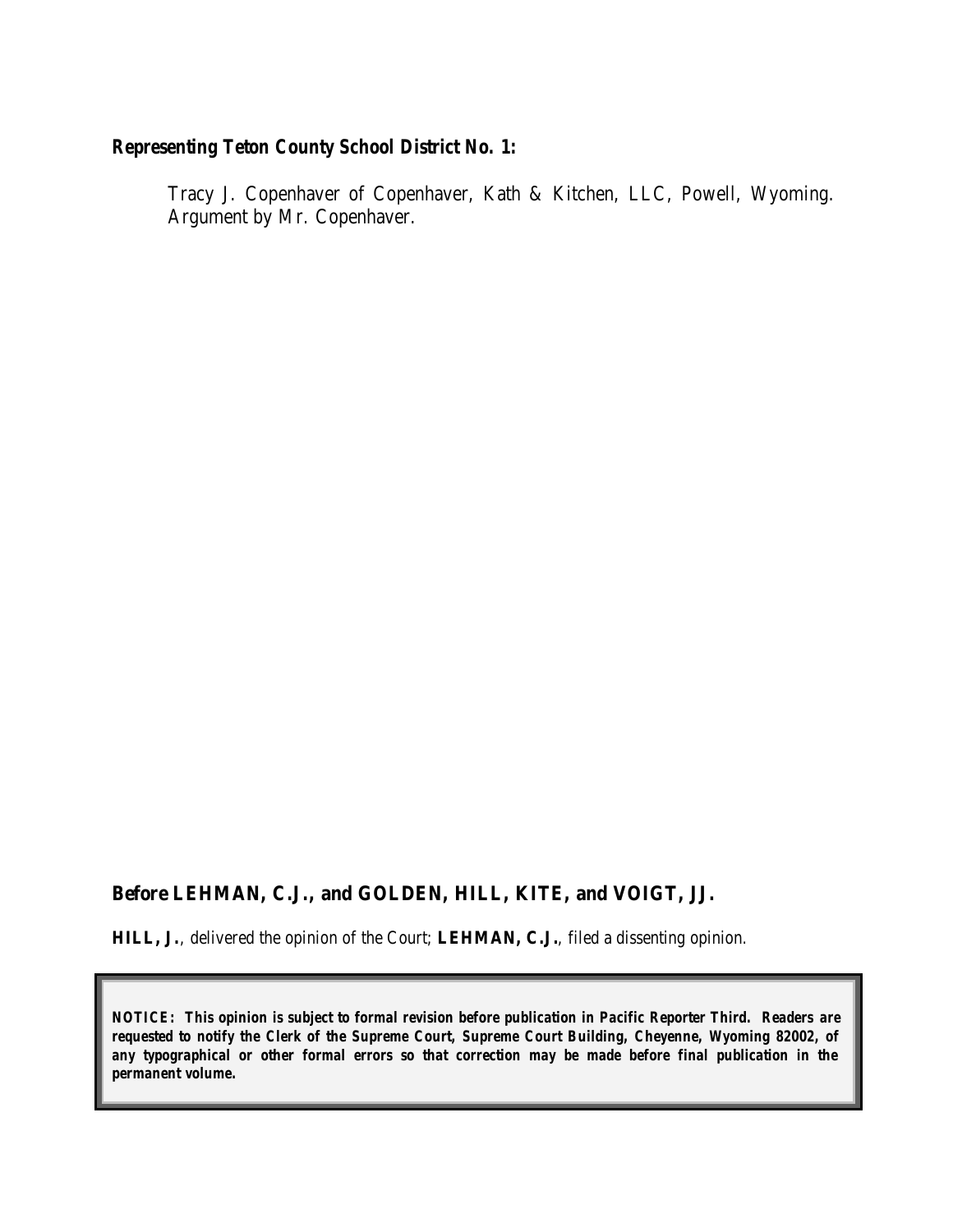#### **HILL, Justice.**

[¶1] Jessica Garnick (Garnick) was injured while maneuvering through an obstacle course as part of a personal fitness class at Jackson High School. Garnick is Appellant in Case No. 00-213, and Teton County School District No. 1 (the School) is the Appellee. Although the jury's verdict was generally in her favor, Garnick contends that the district court committed several errors during the trial of her negligence claim, against the School, that require the matter to be reversed and remanded to the district court for a new trial. In Case No. 00-214 the School is the Appellant and Garnick the Appellee. The School contends that the trial court erred in its award of costs to Garnick, and Garnick concedes that the award of costs should be modified in some respects. We will affirm in Case No. 00-213, and we will modify, but otherwise affirm, the award of costs at issue in Case No. 00-214.

#### **ISSUES**

[¶2] In Case No. 00-213, Garnick raises these issues:

A. Was reversible error committed when the jury, during an onsite inspection, of the site of the injury, conducted an independent investigation of the mishap?

B. Did the trial court commit reversible error in permitting evidence of a collateral source over plaintiff's objection?

C. Did the trial court commit reve rsible error when it failed to excuse juror Shidner for cause, when she admitted a bias in favor of the defendant, thereby forcing plaintiff to waste a peremptory challenge?

D. Did the jury's expression of confusion at the time of the rendition of the verdict demonstrate that it didn't understand the instructions of the Court?

E. Did the trial court commit reversible error when the procedures established to accept a verdict and permit polling of a jury by W.S. §1-11-212 through W.S. § 1-11-214 were disregarded?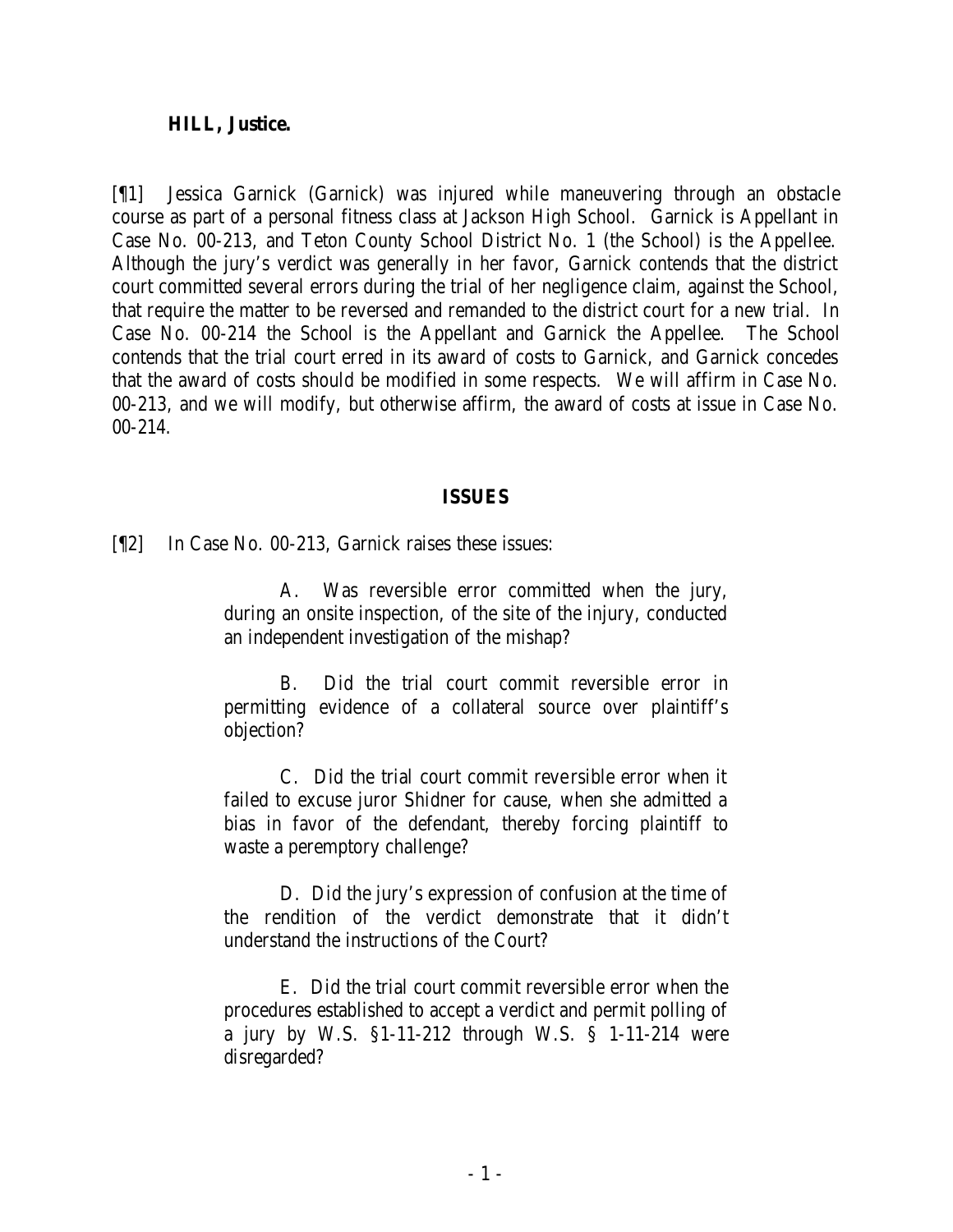F. Was the trial court's refusal to instruct the jury, as plaintiff requested, reversible error, and should the trial court have granted a new trial?

The School rephrases those issues thus:

A. Was it reversible error for a juror in the presence of the Court and counsel, to take a measurement during an on-site inspection, which measurement was not objected to and was subsequently placed on the record with counsel being given an opportunity to inquire and without any objection?

B. Is it reversible error for the trial court to permit testimony relating to the availability of services to an injured party and the cost thereof?

C. Did the trial court commit reversible error when it refused to excuse juror Shidner for cause when she specifically expressed an ability to be fair and impartial?

D. Did the Court properly and fairly address the concerns of the jury at the time of rendering a verdict by allowing them to return to the jury room for further deliberations after a clear explanation of the effect of their verdict was given to them?

E. Did the trial court commit reversible error when it allowed counsel for Appellant to poll the jury after rendering its initial verdict and then, after clear explanation was given to the jury, accepting the revised verdict without requiring the jury to be re-polled when counsel failed to object or request that the jury be re-polled?

F. Was the trial court's refusal to instruct the jury, as Appellant requested, reversible error and should the trial court have granted a new trial?

[¶3] In case No. 00-214, the School raises these issues:

I. Whether the district court erred in awarding plaintiff costs for plaintiff's expert in excess of those costs allowed by the Uniform Rules for District Courts?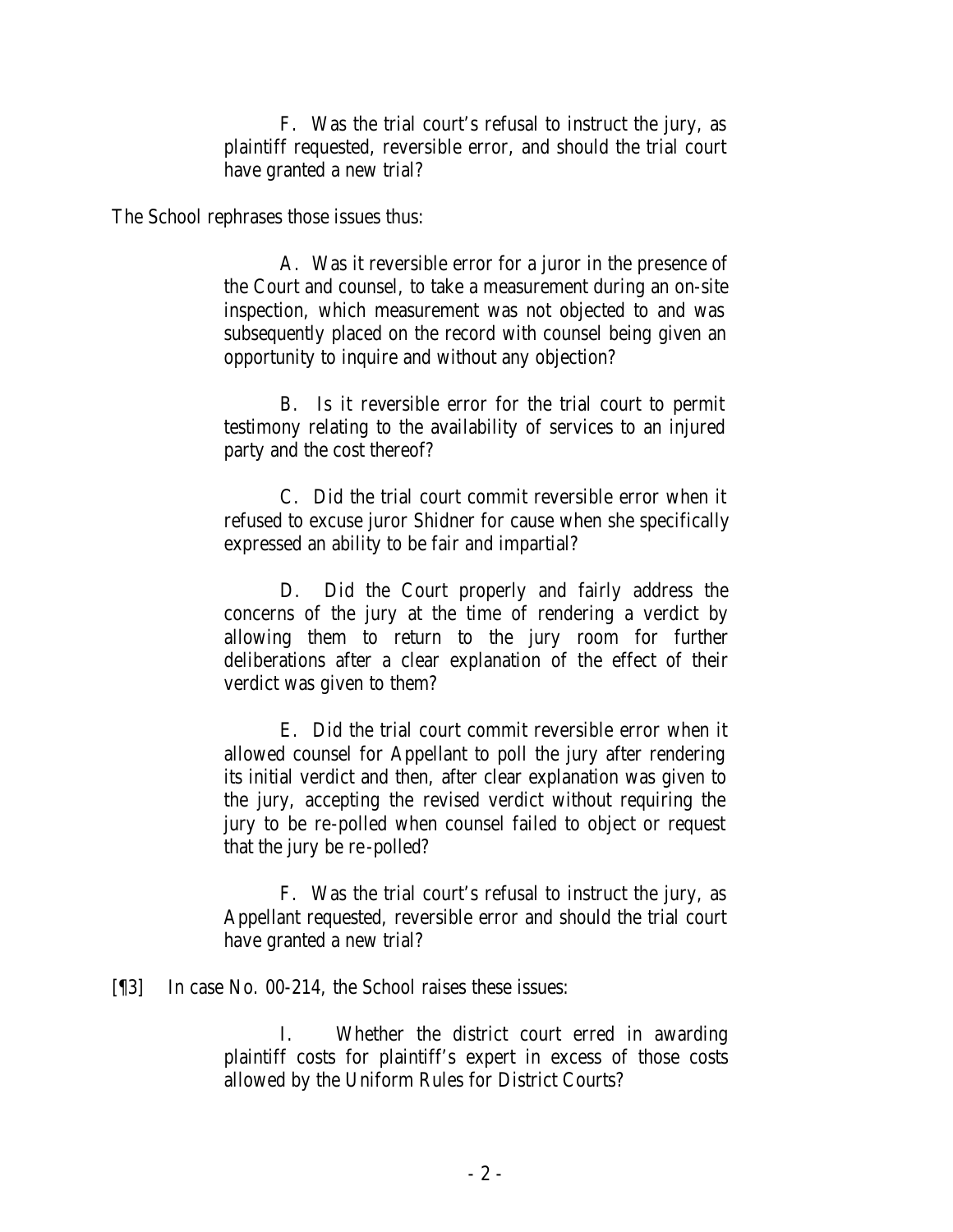II. Whether the district court erred in awarding plaintiff costs for unnecessary depositions?

III. Whether the district court erred in awarding plaintiff costs for additional deposition transcript excerpts?

IV. Whether the district court erred in awarding plaintiff costs for witness fees in excess of those allowed by the rules?

[¶4] Garnick does not provide a statement of the issues for this portion of the appeal but concedes that some of the items awarded as costs should be modified, although the bulk of them should be affirmed.

## **FACTS**

[¶5] Garnick was injured in a physical education class at Jackson High School on October 30, 1997. At that time, she was 17 years old. Garnick was an accomplished singer, dancer, and actress, $<sup>1</sup>$  and before the accident had completed an application to attend</sup> the Cincinnati Conservatory of Music.<sup>2</sup> While completing her final exam for the physical fitness class, Garnick was required to jump from a balcony, a distance of 13 feet, to a pole vault mat that was 5' wide, 11' long, and 2' thick.<sup>3</sup> Garnick missed the mat and landed on the gymnasium floor. She suffered numerous injuries, which included shattering each of her ankles. Both will require fusions, which will take away movement in her ankles. The injuries have required considerable medical attention and expense and will continue to do so for some time to come. Of perhaps greater importance, as a result of her injuries, Garnick will not be able to pursue her intended career to any meaningful extent.<sup>4</sup> Although

 1 Garnick's family operated a dude ranch and summer theater in Jackson. She starred or otherwise appeared in many theater productions. Her life had been built around the theater, which she planned to pursue as a career. There was evidence to the effect that musical theater requires three distinct talents: to sing well, dance well, and act well. As a result of her injuries, Garnick lost one of the three requirements, and a second was seriously impaired, *i.e*., she could no longer dance, and her ability to move gracefully on stage is hampered by a permanent limp.

<sup>2</sup> There is evidence in the record that assesses the Cincinnati Conservatory as one of the institutions that attracts those looking for talent for Broadway musicals.

<sup>&</sup>lt;sup>3</sup> Thus, the distance from the railing to the floor was 13', but the distance from the railing to the mat was 11'. The evidence also showed that over a period of 16 years, 10,000 students had done the obstacle course, and Garnick was the only person to have missed the mat.

<sup>&</sup>lt;sup>4</sup> The School presented evidence that the "average" musical theater performer earns only about \$13,000.00 per year, whereas, as a music education teacher, Garnick could earn over \$30,000.00 a year. At the time of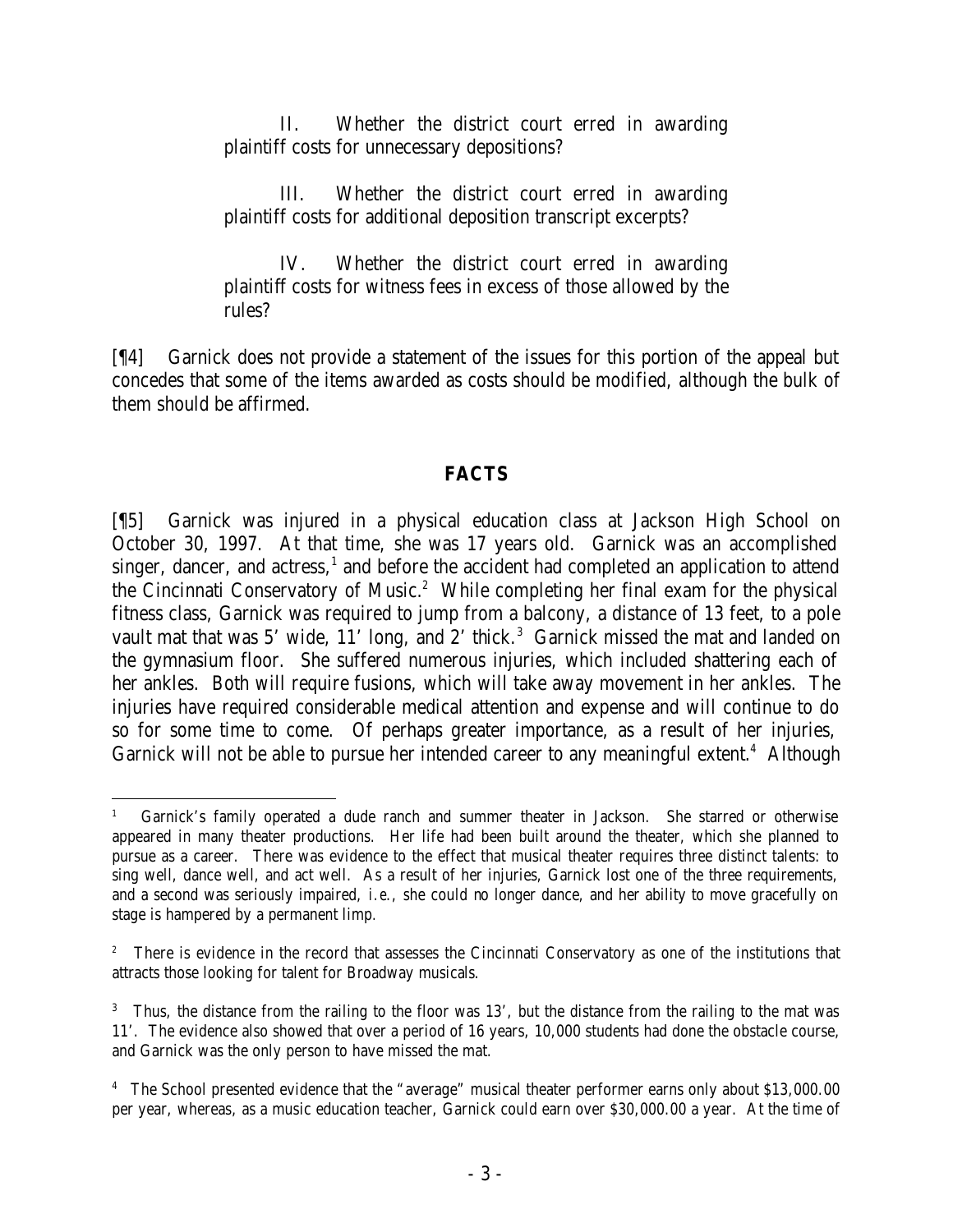the jury never became aware of it, the School had, in effect, waived its governmental immunity to the extent of \$1,000,000.00 by obtaining liability insurance in that amount.

## **CASE NO. 00-213**

## **DISCUSSION**

## **The Jury's Visit to the Scene of the Accident**

[¶6] The applicable standard of review is this. The issue comes to this Court upon appeal of the district court's denial of a motion for new trial. Trial courts have broad discretion when ruling on a motion for new trial, and they will not be reversed absent an abuse of that discretion. A party seeking reversal has a heavy burden; indeed, the party must show that a different result would have been obtained absent the abuse. *Carlson v. Carlson*, 888 P.2d 210, 215 (Wyo. 1995).

[¶7] Garnick acknowledges that she requested the jury visit to the scene of the accident. If there were objections to the request, the School does not make reference to them. The good judgment of the trial court in granting the motion for a jury view is not called into question by the parties and, in that regard, we only suggest that a trial court may wish to make a clearer record as to the value of such a view than was done in this case. *See* 75 Am.Jur.2d *Trial* SS 258-60 and 271(checklist for jury view) (1991).<sup>5</sup> Again, the record does not reflect these facts, but it appears to be accepted as true by both parties that the visit included the jury, the parties, counsel for both parties, the trial judge, and the court reporter. The record does not reflect that the jury or the bailiff(s) were instructed about any guidelines or limitations with respect to the accident scene visit.<sup>6</sup> Wyo. Stat. Ann. § 1-11-206 (LexisNexis 2001) provides this bit of guidance for a trial court:

 trial, Garnick was attending college with a goal of obtaining a degree in music education. There was evidence that Garnick was considerably more than average and that she had the talent, charisma, and competitive drive to succeed in musical theater.

<sup>5</sup> As a general rule, a trial court would decline to allow a jury view where conditions are changed in some material way. 75 Am.Jur.2d *Trial* § 260 (1991). In this instance, it is difficult to determine whether the changes in the accident scene were "material." The gymnasium was apparently the same, but it became obvious (in hindsight) that it did not look, and was not set up, as it was on the date of Garnick's injuries.

<sup>6</sup> Where a view by a jury is had, the jurors should be instructed as to the purpose and effect of the visit. The failure to give such instructions may be without prejudice. "The jury may be instructed that after having made an inspection of the premises, it is not bound to accept as true any testimony which it believes to be untrue after a personal inspection of the matter testified about, or it may be instructed to return a verdict according to testimony if it is in conflict with what its personal inspection has disclosed." 75B Am.Jur.2d *Trial* § 1234 (1992). Of particular importance will be instructions to the jury with regard to whether the view is "evidence." 75 Am.Jur.2d *Trial* § 264 (1991).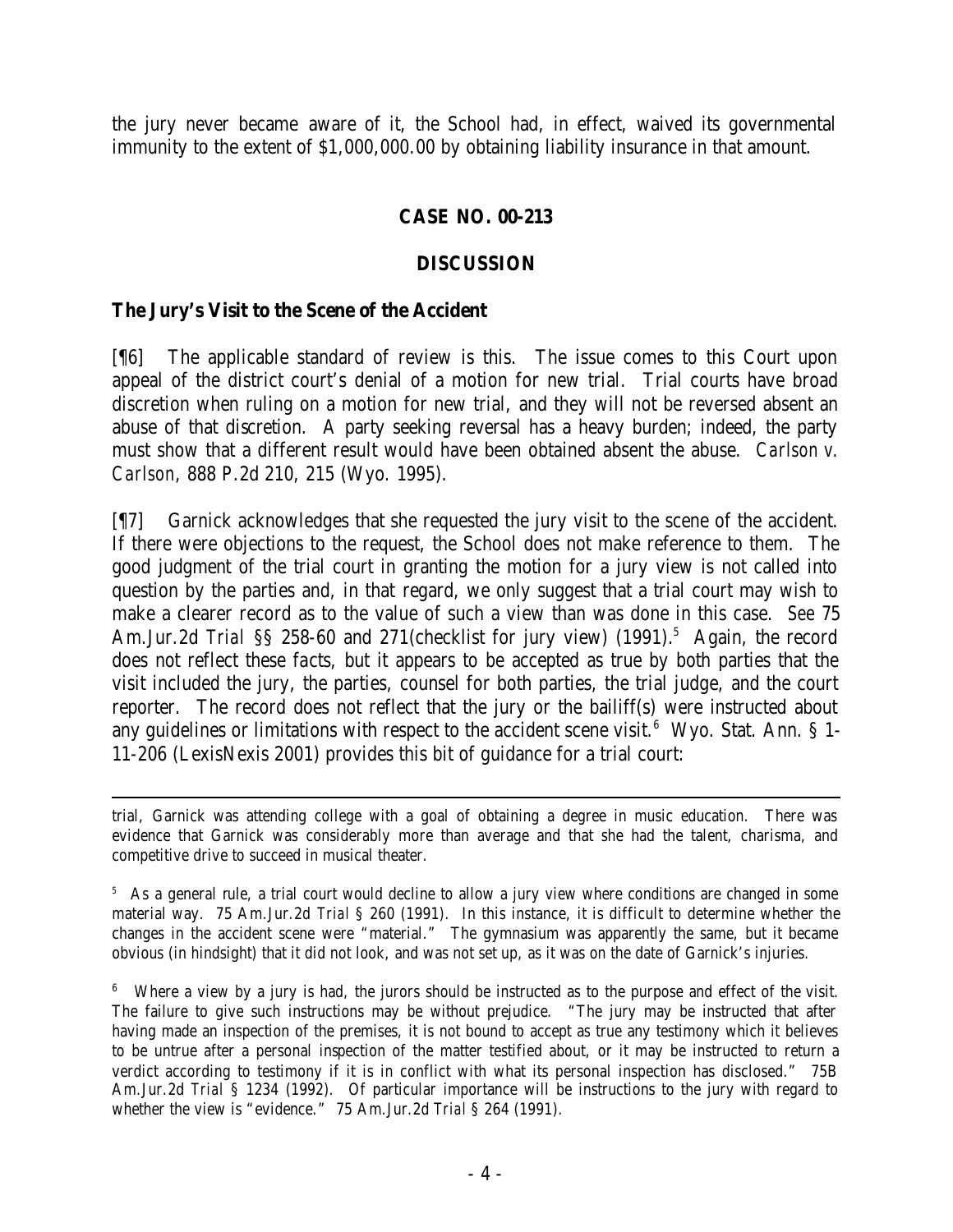When the court considers it proper for the jurors to view the property which is the subject of litigation or the place in which any material fact occurred, it may order them to be conducted in a body under the charge of an officer to the place which shall be shown to them by a person appointed by the court for that purpose. While the jurors are absent no person other than the person so appointed shall speak to them on any subject connected with the trial.

[¶8] This brief passage in the record sets the stage for the visit:

THE COURT: . . .

And I want the record to reflect that we are going out to the school at this time. It's a quarter to 10:00. We will embark at about five minutes to 10:00. Counsel is permitted to go. Jessica is permitted to be there. Mrs. Weaver is permitted to be there as the representative of the School that's sitting at counsel table. But we, meaning the Jury, the Bailiff, Patricia and I are not going to wait around for you folks. If you are there, you can participate. But if you're not there, we're just going to go ahead and look at the gymnasium.

[¶9] The transcript shows this with respect to the proceedings at the gymnasium:

JUROR [E.]: Could we see the balance beam, where it was?

THE COURT: Is there a person from the school here? They want to see the balance beam.

Oh, there is Mrs. Weaver. Can you put the balance beam up?

MR. COPENHAVER: Judge, its going to take some time. It's out in the sporting shed. She can show them where it was, but that's about it.

THE COURT: Come show them where it was, Mrs. Weaver. (Mrs. Weaver indicated where the balance beam was placed.)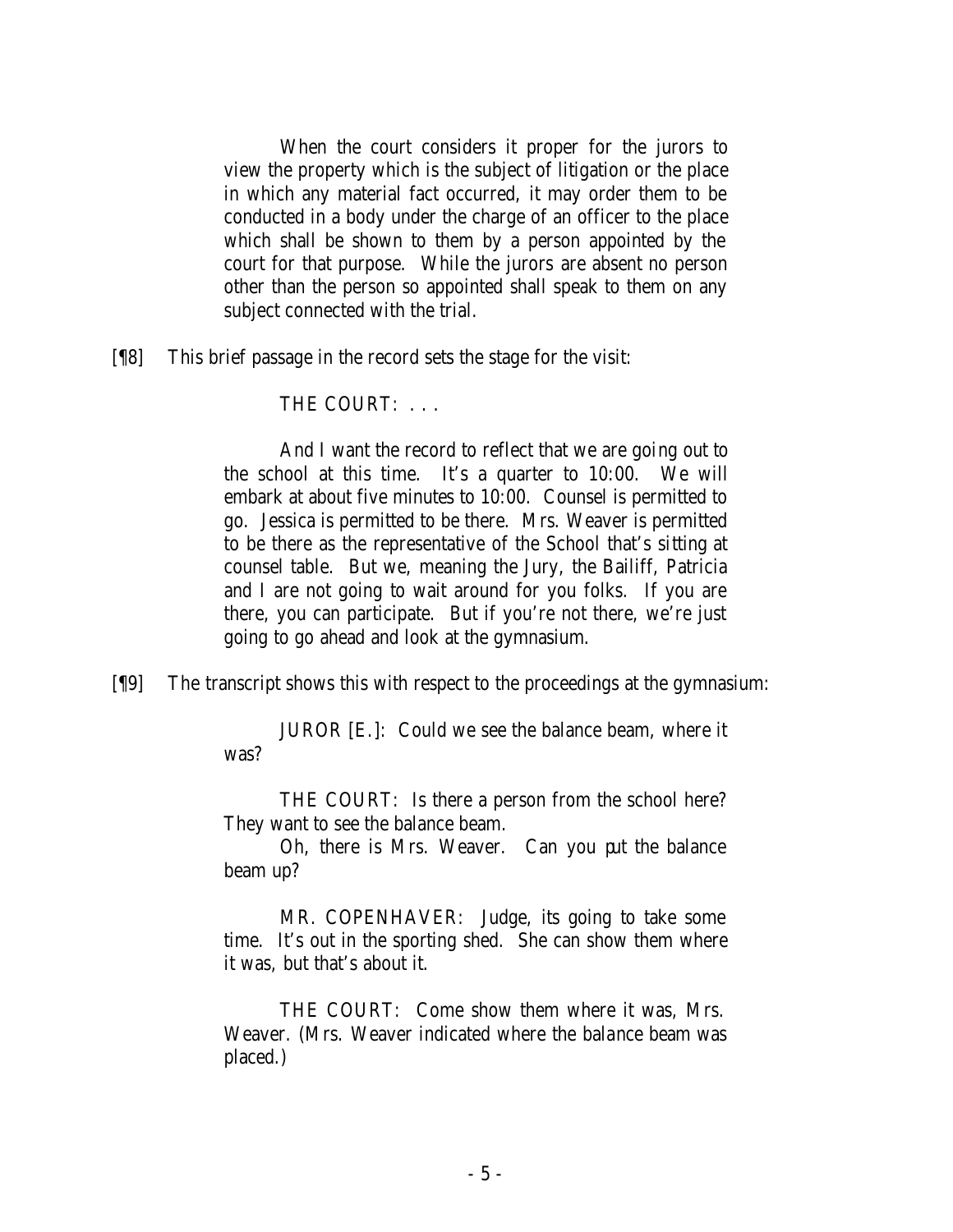MRS. WEAVER: you could craw[l] through the obstacle and the balance beam starts right about here and goes to about right about here.

MR. MEYER: Where does it stop?

MRS. WEAVER: Right back to here.

THE COURT: Okay. Mr. Colter, round them up. Let's go back.

[¶10] The record contains a reporter's note that several inaudible comments were made by jurors to one another during the visit. We learn more about the visit, after the fact, when the trial court was compelled to deal with a predictable "glitch" that occurred during the accident scene visit:

> THE COURT: Ladies and Gentlemen, I have to make a record of at least one thing out there at the gymnasium. Some of you produced a tape and measured the distance from the top rail of the mezzanine down to the mat. What was the distance that you measured? I want – it has to be part of the record.

> > JUROR [O.]: The tape is twelve feet.

THE COURT: How much was it?

JUROR  $[0.]:$  The tape was twelve feet<sup>7</sup>.

THE COURT: Twelve feet.

JUROR [O.]: And it was just a little bit more.

MR. MEYER: Was that from the top of the mat or from the floor?

JUROR [O.]: No, from the floor.

MR. MEYER: From the floor to the rail?

<sup>7</sup> In context, it seems clear that the juror was using a tape measure that was 12' in length, and that the measurement was 12' plus "a little bit more." Thus, the difference between Garnick's expert's measurements and that of the jury is a matter of inches.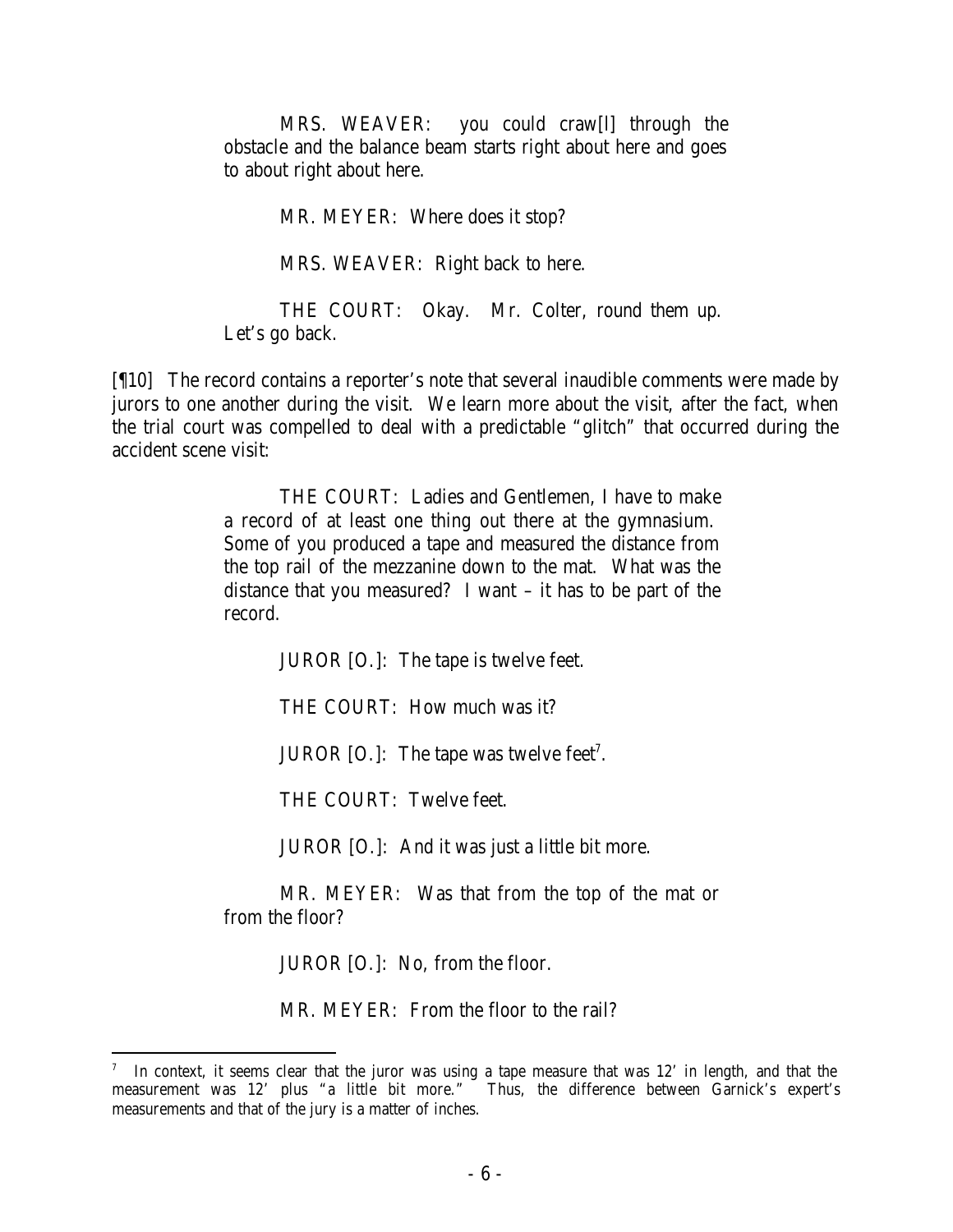THE COURT: Any other measurements that you took?

JUROR [O.]: Nope.

JUROR [E.]: That's not true. We kind of measured from the end of the beam to the tape. We didn't have a tape measure, but the tiles are a foot by a foot.

THE COURT: So what was – so what was the distance?

JUROR [E.]: Eight feet, from the tape next to the wall.

MR. MEYER: Can I ask, your Honor, how they determined where the – where the beam ended though?

THE COURT: Mrs. Weaver showed us – showed the spot where the beam was placed and you Jurors, apparently, made a measurement from that point to the middle of the – the tape. Is that how it was Mrs. [E.]?

JUROR [E.]: To the tape closest to the wall.

MR. MEYER: Okay. Was there a measurement made to the first tape?

JUROR [E.]: Well, we knew that it was three feet between the tape –

MR. MEYER: Okay.

JUROR  $[E.]: -$  is what we surmised from that.

MR. MEYER: Okay.

THE COURT: Anything else that the jury did out there that needs to be made part of the record?

Because, you see, what you're doing is evidence, folks. You are doing your own evidence gathering when you start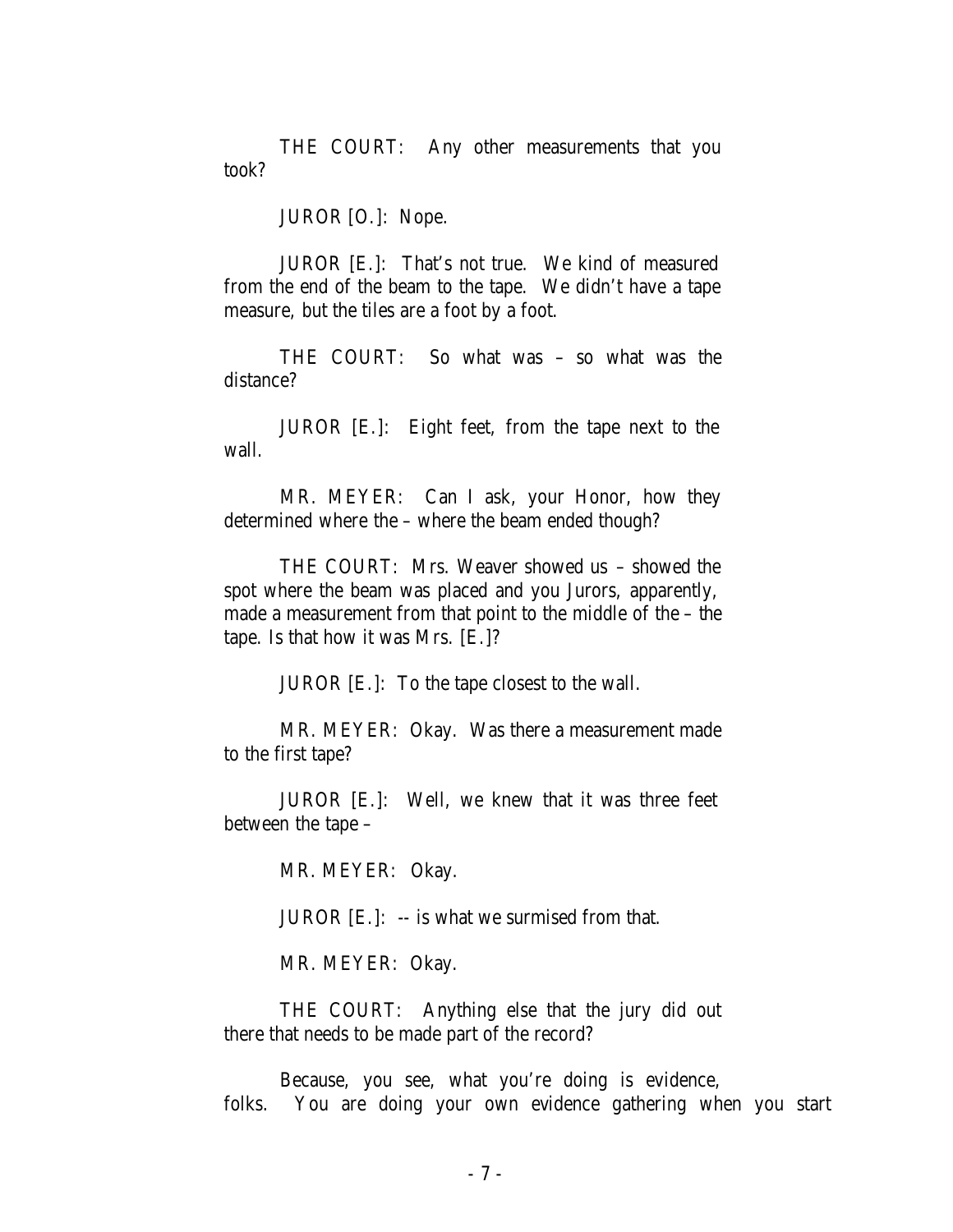measuring stuff. And I need to make sure that all the evidence is reflected in the record. That's why I have to talk to you about it.

Yes, Mrs. [S.]?

JUROR [S.]: I didn't measure anything, but I don't know if this matters. I did feel the thickness of the orange mat that was affixed to the bleachers.

THE COURT: I think everyone did that. (Pause.)

All right. Call your next witness, counsel, please.

[¶11] Garnick contends that the trial court erred in denying her motion for new trial, which was filed after the relatively unfavorable verdict was received by the trial court. Garnick's counsel does not contend that any other remedial request was made at the time, for example, for a remedial instruction or for a mistrial.<sup>8</sup> Counsel for Garnick goes on to recite authority relating to unauthorized accident scene visits or unauthorized experiments by the jury. This, of course, was not an unauthorized<sup>9</sup> view, but Garnick does assert that

Because the jury did their own measurements, the Court made their activities and findings part of the evidence and record. The Court gave the parties an opportunity to deal with the actions of the jury, as they deemed appropriate.

No request for remedial actions were [*sic*] made by either party and no objections were raised. Therefore, the objections, if any, to the jury's activities were waived.

If either the jury or the Court committed error, under the plain error doctrine, the errors are harmless. The measurements made by the jury did not differ significantly from the measurements made by the Plaintiffs.

<sup>9</sup> An unauthorized view occurs when a juror or jurors goes to the scene without benefit of court supervision. See 75B Am.Jur.2d *Trial* §§ 1548-55 (1992).

 8 The district court's findings in this regard are found in its decision letter denying Garnick's motion for a new trial, or for an additur:

Third, when parties insist upon the jury visiting the accident scene, they accept the risks inherent in such an endeavor. Among the risks is the inability to predict or guard against what 12 strong-willed people might do during their site visit. In this case, the jury decided to feel the pole vault mat and to measure the height of the mezzanine.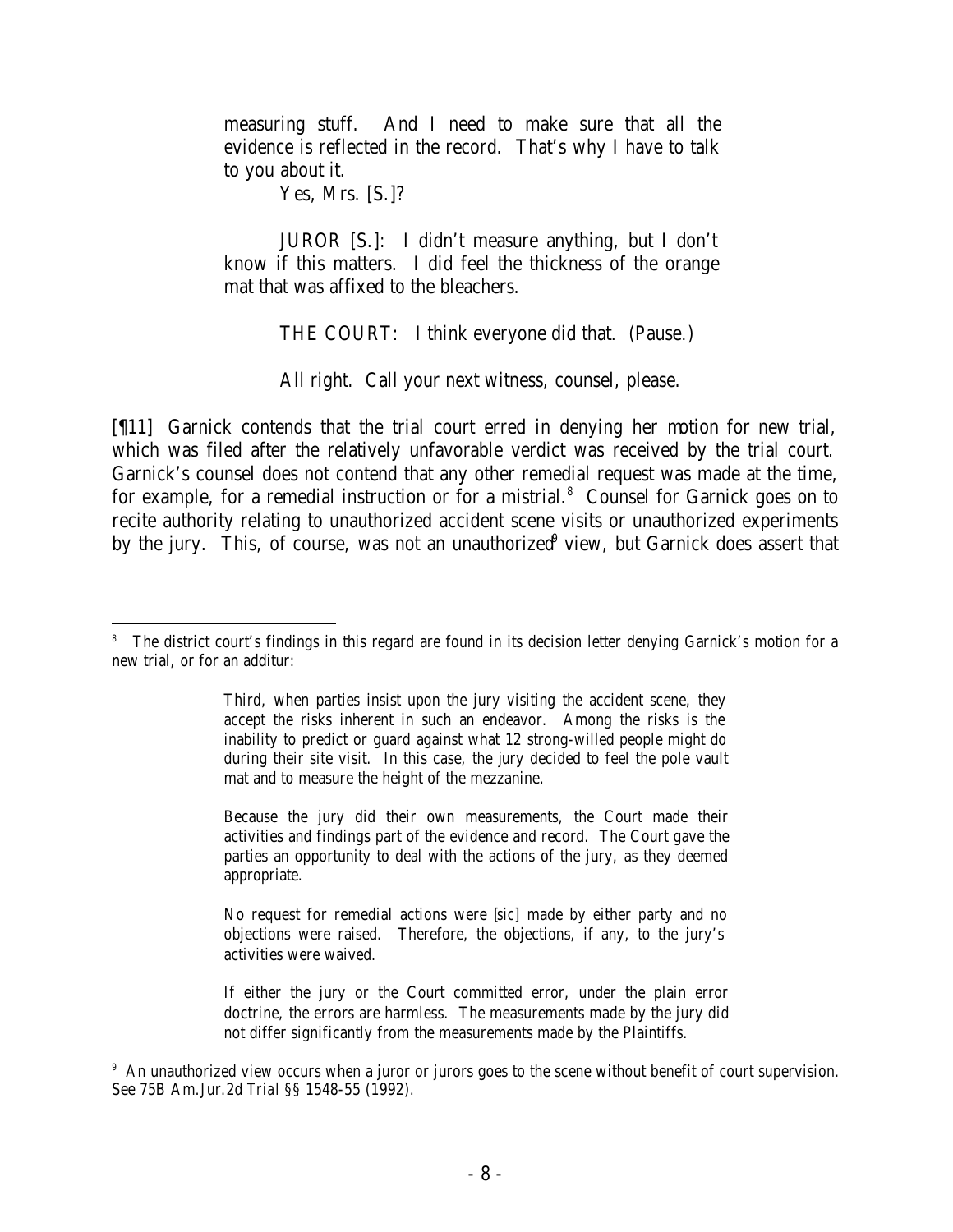the jury engaged in "unauthorized" conduct during an authorized visit.<sup>10</sup> As set out above, Garnick was aware of what occurred and did not seek either remedial instructions or to have a mistrial declared. As a general rule, that failure constitutes a bar to any subsequent assertion of the error. 75B Am.Jur.2d *Trial* § 1725 (1992); *also see* 75B Am.Jur.2d *Trial* §§ 1548-1555 (1992). In particular, we note the text of § 1554:

> Where it is disclosed prior to the verdict that jurors have engaged in an unauthorized view, a prompt objection is required or the losing party will be held to have "speculated" on a verdict in his favor and will be barred from complaining. The error arising from an unauthorized view by a juror of a scene pertinent to the trial of the cause in which the juror is sitting must be properly assigned, presented, and preserved for appeal.

*Also see*, *DeWitty v. Decker*, 383 P.2d 734, 736 (Wyo. 1963). Garnick refers to an affidavit from a juror to help advance a contention that the jury used the measurements taken by individual jurors at the view to devaluate the credibility of Garnick's case as well as her expert witnesses whose opinions relied on the distance from railing to floor being 13 feet. The district court did not consider the affidavit, and we approve of that decision. Garnick's brief does not contain cogent argument or pertinent authority that would convince us that the trial court abused its discretion in not giving weight to that affidavit. The affidavit is inconclusive as to the effect the measurement had on that individual juror's views and is speculation as to all other members of the jury. *See* 75B Am.Jur.2d *Trial* § 1555.

[¶12] We conclude, given the totality of the circumstances of this case, and particularly in light of Garnick's failure to suggest or seek timely remedial measures, that the district court did not abuse its discretion in denying the motion for new trial.

## **Error in Admission of Evidence of an Improper Collateral Source**

[¶13] The admission of evidence is within the sound discretion of the trial court, and we will not disturb evidentiary rulings unless the appellant demonstrates a clear abuse of discretion. *Young v. HAC, LLC,* 2001 WY 50, ¶ 6, 24 P.3d 1142, ¶ 6 (Wyo. 2001). The

 $10$  "Just as it is improper for them to do so at other times, the jury may not make experiments, demonstrations, or tests during an authorized view. Where the test, experiment, or demonstration relates to matters not in dispute or which are immaterial, however, the conduct of the jury, although susceptible of criticism, is to be considered not prejudicial."

<sup>&</sup>quot;A party will be deemed to have waived objection to misconduct of this kind by failing to raise proper objection or to otherwise bring the matter to the attention of the court at the trial when he or his counsel has knowledge of such misconduct and the opportunity to raise objection thereto." 75 Am.Jur.2d *Trial* § 269 (1991).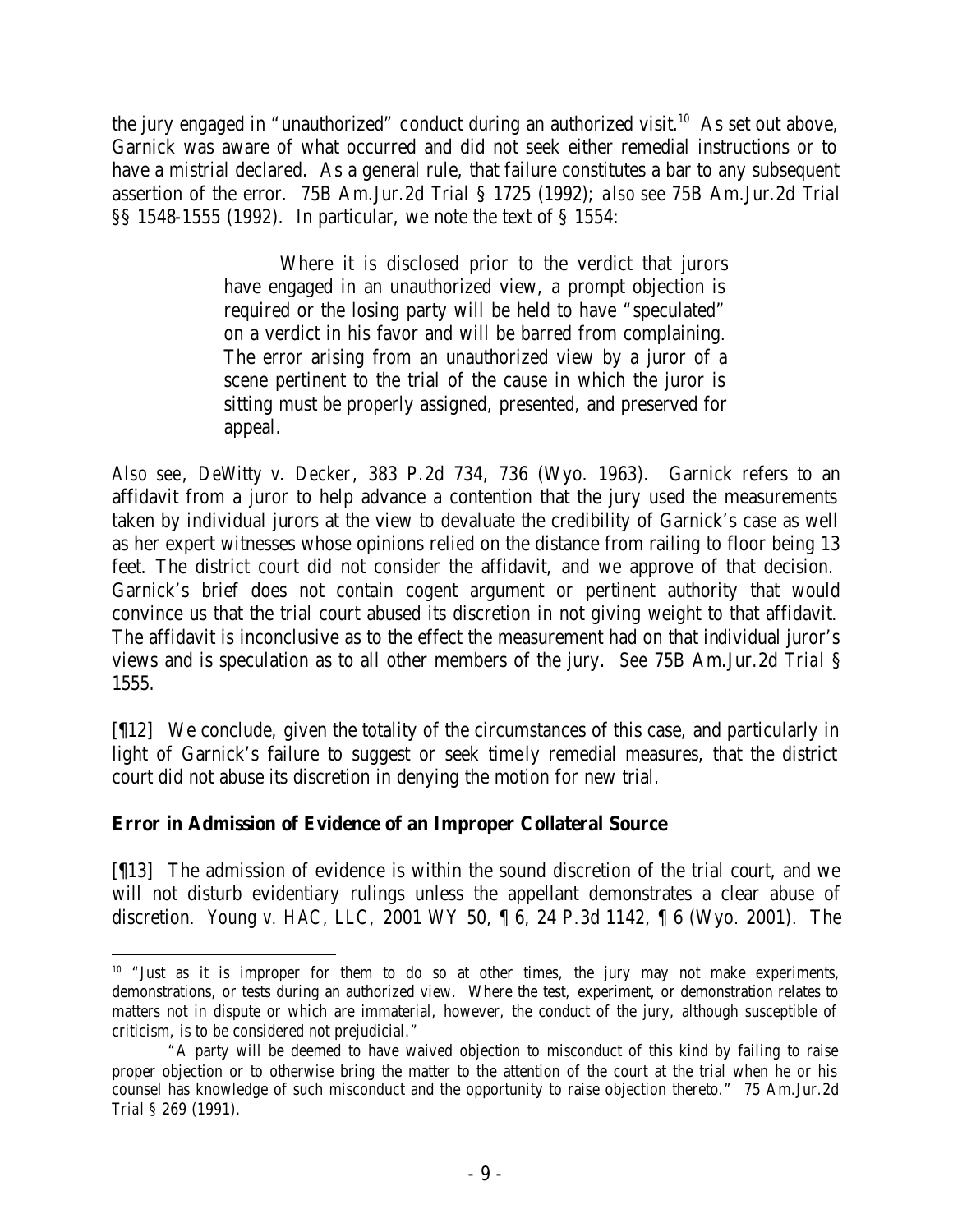core of our inquiry must reach the question of the reasonableness of the choice made by the trial court. Judicial discretion is a composite of many things, among which are conclusions drawn from objective criteria. It means a sound judgment exercised with regard to what is right under the circumstances and without doing so arbitrarily or capriciously. We must ask ourselves whether the district court could reasonably conclude as it did and whether any facet of its ruling was arbitrary or capricious. *Carlton v. Carlton*, 997 P.2d 1028, 1031 (Wyo.2000); *Young*, ¶ 6.

[¶14] In the presentation of this issue, Garnick relies on the case of *Banks v. Crowner*, 694 P.2d 101, 105 (Wyo. 1985), wherein we adopted the collateral source rule:

> We will now consider whether the hospital bills from the Veteran's Administration (V.A.) were properly submitted to the jury for consideration. It is generally held that one who is injured by the tortious conduct of another is entitled to recover the reasonable value of the medical services necessary to treat the injury. This is true even if the medical services are rendered gratuitously:

> > "Payments made to or benefits conferred on the injured party from other sources are not credited against the tortfeasor's liability, although they cover all or a part of the harm for which the tortfeasor is liable. Restatement (Second), Torts 2d, § 920(A)(2) (1982).

Comment (c) of the above section reads, in relevant part:

"c. The rule that collateral benefits are not subtracted from the plaintiff's recovery applies to the following types of benefits:

\* \* \* \* \* \*

"(3) Gratuities. This applies to cash gratuities and to the rendering of services. Thus the fact that the doctor did not charge for his services or the plaintiff was treated in a veterans hospital does not prevent his recovery for the reasonable value of the services."

See also, *Hudson v. Lazarus*, 95 App.D.C. 16, 217 F.2d 344 (1954), where a veteran was treated in a veteran's hospital after he sustained injuries in a car accident, the court allowing the recovery of such medical and hospital expens es rendered, even though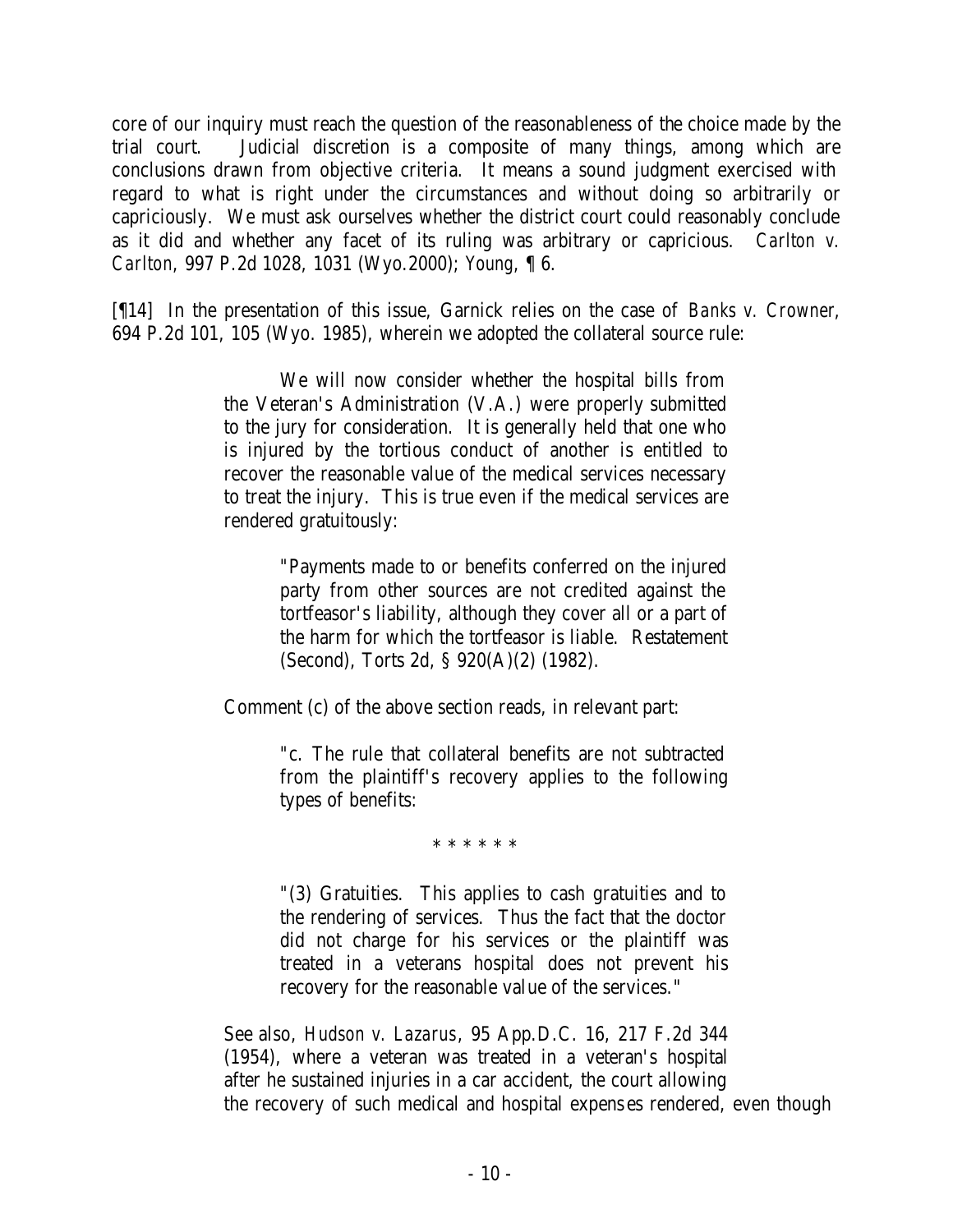they were received gratuitously. It is noted in the present case that appellee agreed to reimburse the V.A. for all medical services rendered; however, that matter is between appellee and the V.A. and is immaterial to our decision in this case.

[¶15] Garnick's objection to the admission of evidence based on the collateral source rule arose in this context. The School's expert witness, Patrick Renfro, was testifying as a witness designed to rebut Garnick's damages. Renfro is a registered nurse and rehabilitation specialist. Renfro testified on many subjects, but when it came to the subject of rehabilitation counseling, the following occurred:

> Q. How about with regard to rehab counseling? I mean, just with a rehab specialist?

A. Well, again, that's something that I do a great deal of. And as I discussed this with Jessica and her mom during our interview, I would anticipate that given the fact that her injury has affected some of her goals and plans for the future, she might benefit from being able to consult with a rehabilitation professional, vocational professional and that there are a variety of ways that she can take advantage of that, one of which we mentioned earlier, the high school counselor. The college that she attends has – she'll have an academic counselor. She'll also have a placement counselor. The schools also have available a disabled student's counselor who is available to provide assistance and counseling specifically to an individual with a disability. Each state, also, has a Division of Vocational Rehabilitation.

MR. MEYER: Your Honor, I do have an objection based upon the collateral source rule.

MR. COPENHAVER: I don't think those services fall under that, your honor. (Pause.)

THE COURT: Mr. Meyer, I'm sitting up here contemplating that because I guess I don't know whether or not the Plaintiff is claiming a loss because of -- an expense that you and I don't have in our lives for rehabilitation counseling.

MR. MEYER: We're not saying anything about that. It's going to be up to the jury to decide that based upon what they know of Jessica, but we put no testimony in at all that this expense – that there will be an expense for this.

MR. COPENHAVER: Well, --

THE COURT: Then I do not understand your collateral source objection.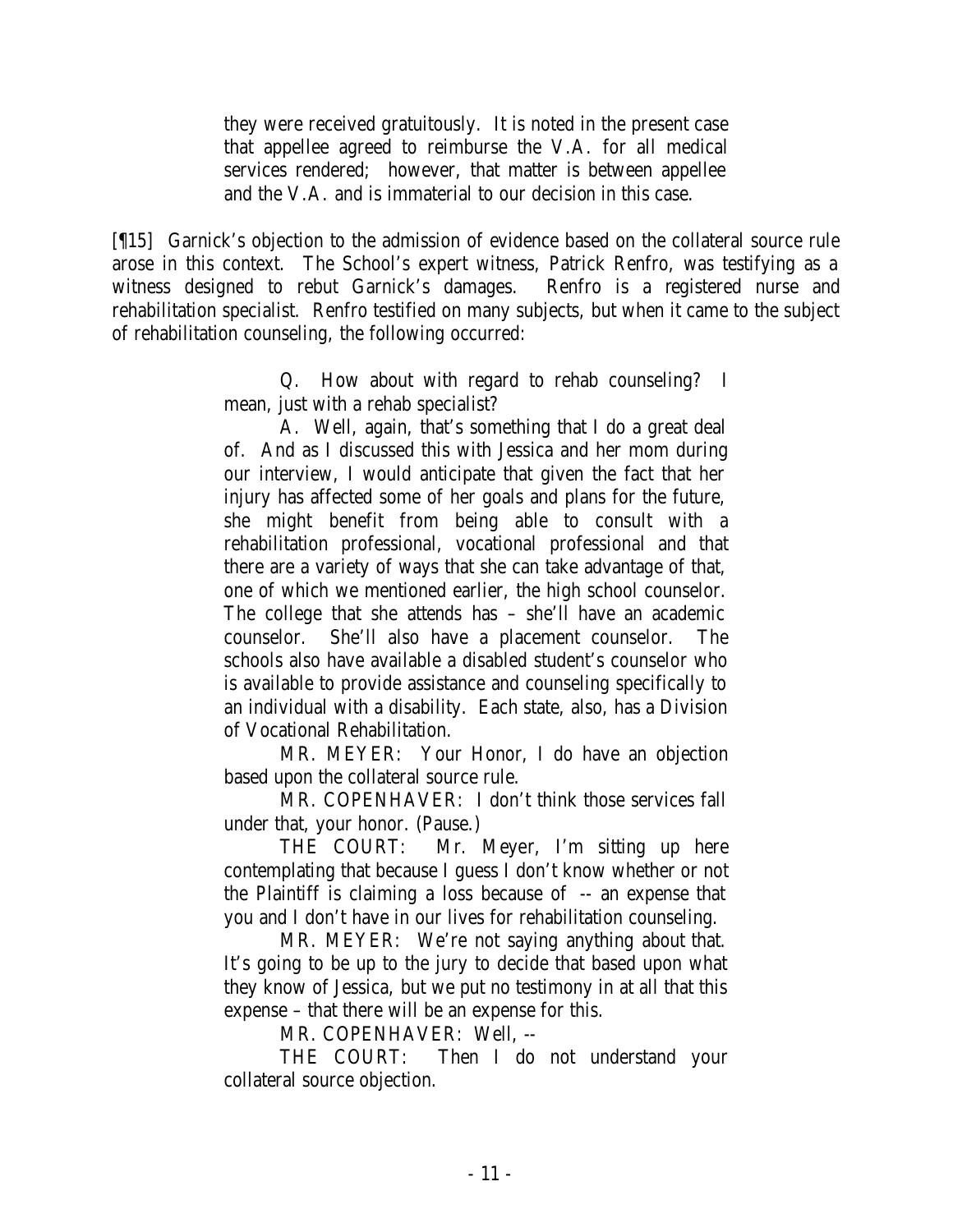MR. MEYER: Well, I think the testimony falls within the collateral source and I have a legal responsibility to raise the objection.

THE COURT: Well, it's overruled then.

Q. Do you remember where you were?

A. Yes, I just mentioned the Division of Vocation Rehabilitation which is a program an individual has to qualify for and which would provide rehabilitation counseling. could provide assistance with even equipment or training expenses, if the person needed those services from a financial standpoint. But those are two examples of the types of services from a rehabilitation counseling standpoint that are available to Jessica and which would be of assistance to her in making decisions, figuring out what kinds of accommodations would be appropriate to allow her to be as functional as possible in her chosen vocational pursuits.

Q. And are those available at no cost?

[¶16] The only objection broached by counsel for Garnick was the collateral source rule. However, Garnick had received no gratuitous services of the nature discussed in the testimony solicited from Renfro, nor was she making any claims for damages in that regard, and, therefore, the district court overruled the objection. For the sake of clarity, it is worth mentioning that the testimony appears to have had no relevance whatsoever, and it is apparent that some of it may have been quite inaccurate. Of course, at the time of trial, Garnick was no longer in high school, so she could not very well have gone back to her high school alma mater to seek services. There is nothing in the record to suggest that Garnick was "disabled," or that she needed vocational rehabilitation, or that she could have qualified for those services if she did need them. As a matter of fact, there is nothing in the testimony introduced in Garnick's behalf that she needed any of the services discussed in the above-quoted portion of Renfro's testimony. It is, however, clear from the tenor of the testimony that it was intended to convey to the jury that it should not award any money to Garnick for such services as those enumerated in the above-quoted testimony because she could get them for free, or in the event that she might need them in the future they would be free. To that extent, the collateral source rule is relevant, and it would have been prudent for the district court to have sustained the objection. The objection was in the "ballpark" but, more importantly, it was readily apparent that the testimony was otherwise irrelevant and, thus, inadmissible. However, we do not see this oversight on the part of the trial court as constituting reversible error. It is de minimus and, if error at all, harmless. W.R.C.P.  $61<sup>11</sup>$ 

A. Yes, sir.

<sup>11</sup> W.R.C.P. 61 states: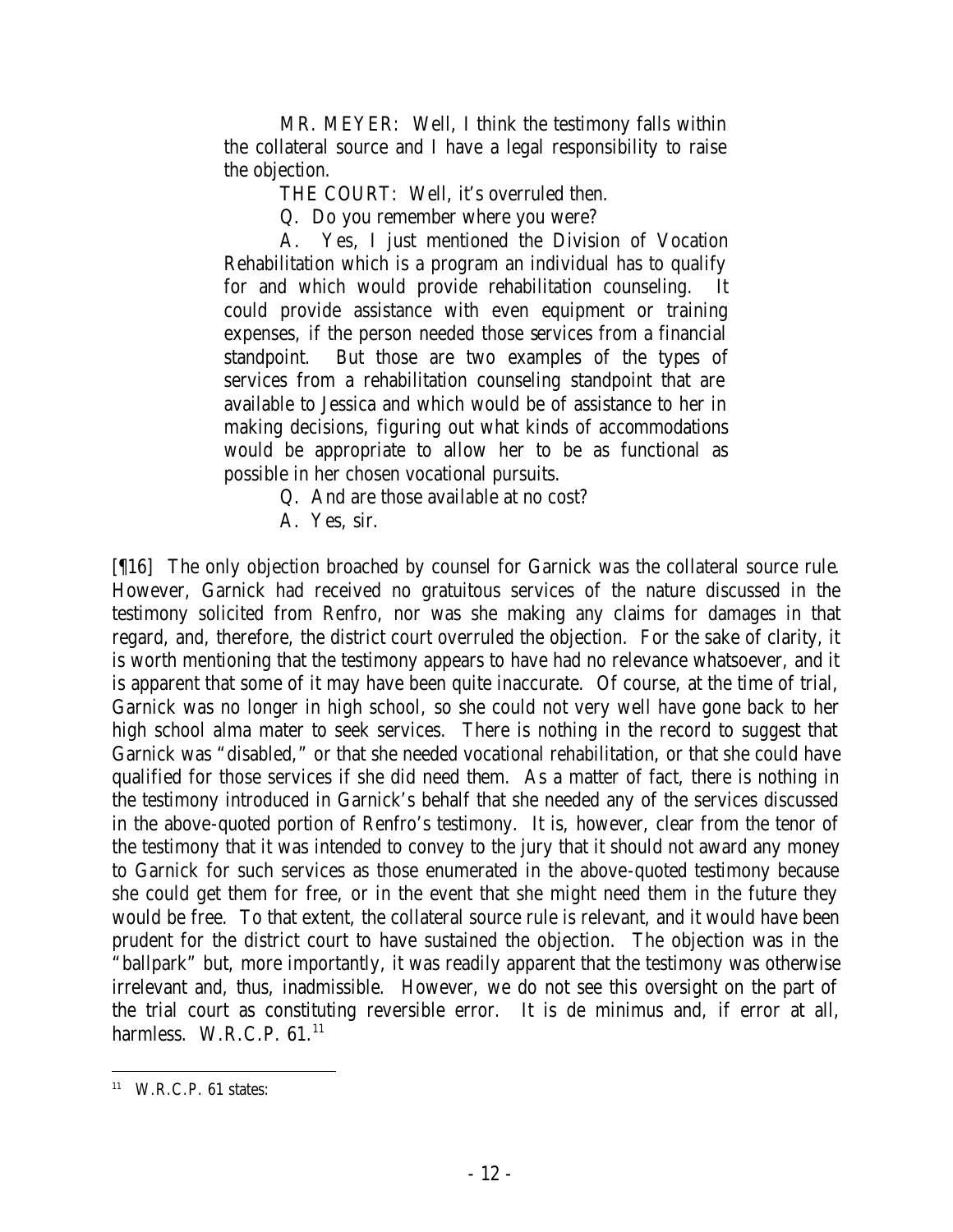#### **Failure of Trial Court to Strike a Juror for Ca**use

[¶17] Garnick contends that the district court committed reversible error in denying her request to challenge a juror for cause.<sup>12</sup> The basis for the challenge lay in a potential bias of the juror in favor of the School and its chief witnesses. We apply an abuse of discretion standard to a trial court's ruling on a challenge for cause. *Krahn v. Pierce*, 485 P.2d 1021, 1024 (Wyo. 1971). In connection with the review standard, Garnick does point out a recent decision of this Court wherein we opined, in the form of dicta, that district judges should be wary of rehabilitating a prospective juror who has vehemently articulated bias or prejudice with respect to a party or issue. *Ormsby v. Dana Kepner Company of Wyoming, Inc.*, 997 P.2d 465, 472 (Wyo. 2000). While that remains sound advice, it does not alter

> "No error in either the admission or the exclusion of evidence and no error or defect in any ruling or order or in anything done or omitted by the court or by any of the parties is ground for granting a new trial or for setting aside a verdict or for vacating, modifying or otherwise disturbing a judgment or order, unless refusal to take such action appears to the court inconsistent with substantial justice. The court at every stage of the proceeding must disregard any error or defect in the proceeding which does not affect the substantial rights of the parties."

<sup>12</sup> Wyo. Stat. Ann. § 1-11-203 (LexisNexis 2001) (emphasis added) states:

#### **§ 1-11-203. Challenges for cause; grounds.**

(a) Challenges for cause may be taken on one (1) or more of the following grounds:

(i) A lack of any of the qualifications prescribed by statute which render a person competent as a juror;

(ii) Relationship by consanguinity or affinity within the third degree to either party;

(iii) Standing in the relation of debtor or creditor, guardian or ward, master or servant, or principal or agent to either party, or being a partner united in business with either party, or being security on any bond or obligation for either party;

(iv) Having served as a juror or a witness in a previous trial between the same parties for the same cause of action, or being then a witness therein;

(v) Interest on the part of the juror in the event or question involved in the action, but not an interest of the juror as a member or citizen of a municipal corporation;

(vi) Having formed or expressed an unqualified opinion or belief as to the merits or the main question of the action. The reading of newspaper accounts of the subject matter before the court shall not disqualify the juror either for bias or opinion;

**(vii) The existence of a state of mind in the juror evincing enmity or bias for either party.**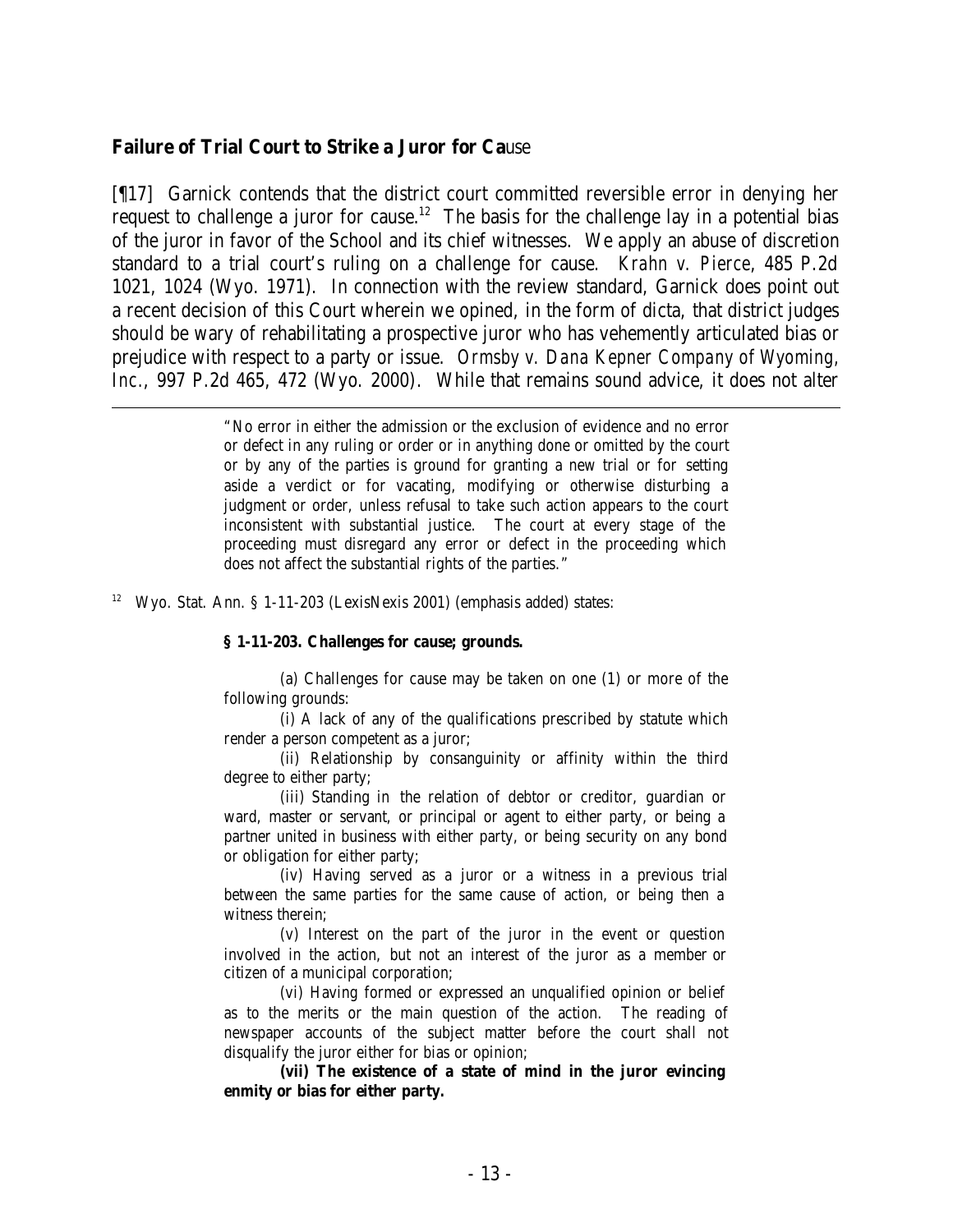the applicable standard of review or Garnick's burden of persuasion with respect to this issue. More importantly, nothing resembling a "vehemently articulated bias or prejudice with respect to a party or issue" can be found in this record.

[¶18] Garnick contends that because this juror was a "friend" of Mr. Holzer, who was the gym teacher who designed the obstacle course on which Garnick injured herself, the trial court should have granted a challenge for cause. The record shows that the juror indicated she knew Holzer because he had coached her children, both children had done the obstacle course as a part of their schooling, and because she had taken some "ropes" courses that Holzer taught. She did consider Holzer to be a friend. Her children knew Garnick, and one of them talked to Garnick about the accident wherein Garnick was injured. After these facts were revealed by the juror, she was asked if her relationship with Holzer would cause her problems in serving as a juror, to which she answered "No." When asked if she could give Garnick a "fair shake," she answered "Yes." In several follow-up questions, the juror continued to indicate she could be fair. Garnick includes in this challenge the fact that the juror also knew the high school principal, but the juror likewise indicated that would create no problems in her jury service. Later in the voir dire, it was revealed that one of the juror's sons served as a teaching assistant for Mr. Holzer. Counsel for Garnick again asked if that would make it difficult for her to serve as a juror, and she indicated that it "could be," and that it might be "awkward" for her. Based upon those responses, counsel asked that the juror be excused. The trial court then asked if she could be fair to both sides, and the juror responded, "I guess I still feel that I could listen to both sides and judge fairly." The trial court indicated that that was "fair enough for me," and denied the request. Counsel then asked another series of questions and concluded that series by asking the juror if, "as you sit here on this jury, could you give Jessica Garnick the same consideration you would give Mr. Holzer?" The juror answered, "Yes." On two more occasions, counsel for Garnick renewed his objections to the seating of this juror and, although the trial court expressed some misgivings about the juror, he did not alter his initial ruling.

[¶19] We are unable to characterize these circumstances as an abuse of discretion, and Garnick has cited no pertinent authority that would dissuade us from this conclusion. We note briefly that Garnick goes to some length to describe the juror upon whom they would have exercised a peremptory challenge had they not found it necessary to use it on the juror more fully described above. We need not further elaborate on that matter because we find no error in the trial court's denial of the challenge for cause.

## **Juror Confusion Requires a New Trial as Does Failure to Further Poll Jury**

[¶20] The standard of review is that set out above with respect to a trial court's ruling on a motion for new trial. In this regard, we also note that the verdict form used by the trial court was that proposed by Garnick, and that Garnick made no objections to the use of the verdict form.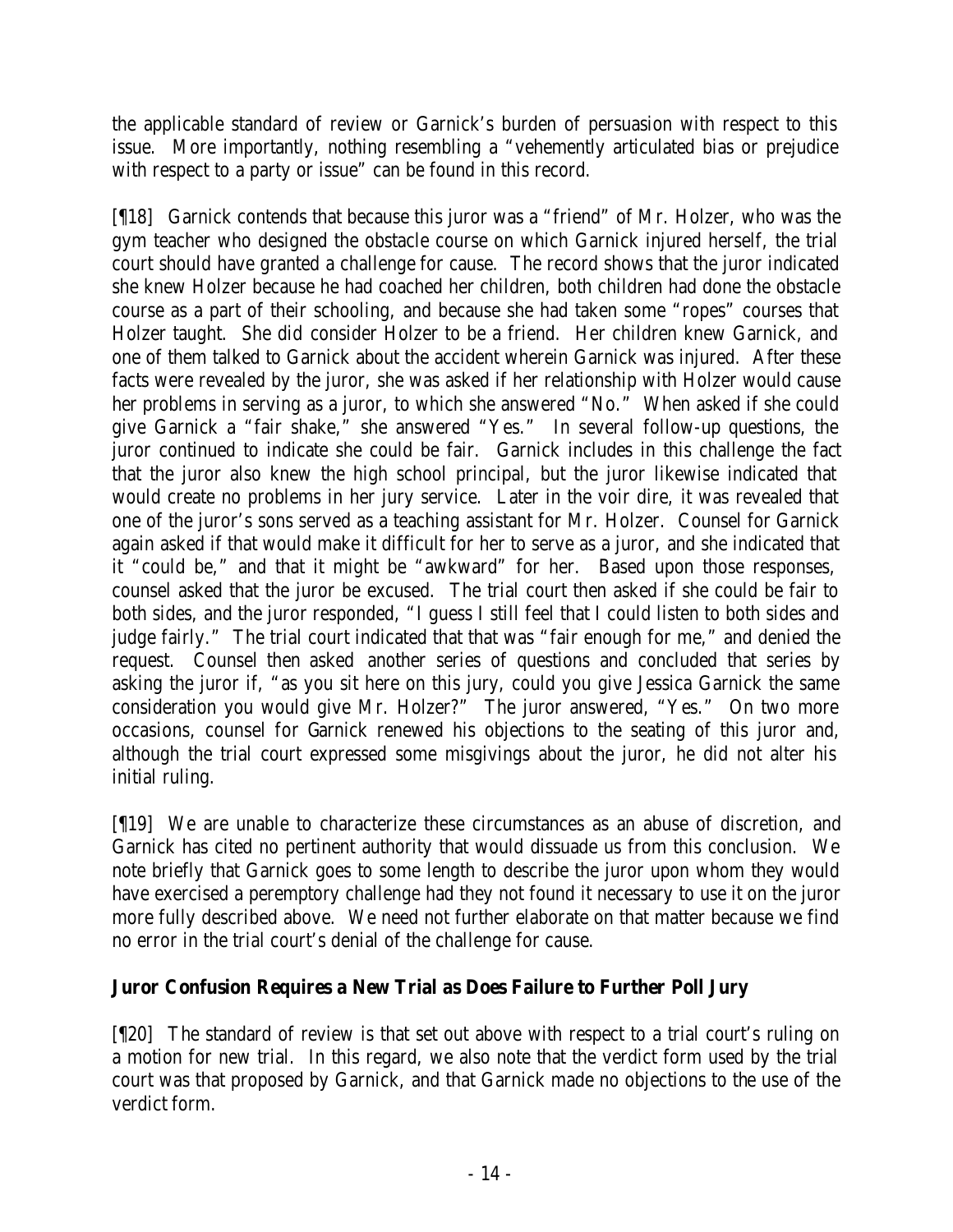[¶21] It is evident that this jury did have some trouble with the rendition of its verdict. We set out the verdict form exactly as the jury filled it in, in order to make clear the genesis of this issue:

### **VERDICT FORM AND INTERROGATORIES**

We, the jury, duly impaneled and sworn in this case, do unanimously find as follows:

1a. Do you find, by a preponderance of the evidence, that defendant TETON COUNTY SCHOOL DISTRICT NO. 1 was negligent?

$$
\frac{\text{Yes}}{\text{No}}
$$

**If your answer above is "yes" move to question 1b. If your answer above is "no" sign the verdict form and give it to the bailiff.**

1b. Do you find, by a preponderance of the evidence, that such negligence was a cause of the injuries to plaintiff, JESSICA GARNICK.

$$
\frac{\text{Yes}}{\text{No}}
$$

**If your answer above is "yes" move to question 2a. If your answer above is "no" sign the verdict form and give it to the bailiff.**

2a. Do you find, by a preponderance of the evidence, that plaintiff JESSICA GARNICK was negligent?

$$
\frac{Yes}{No} \xrightarrow{X}
$$

## **If your answer above is "yes" move to question 2b. If your answer above is 'no" move to question 4.**

2b. Do you find, by a preponderance of the evidence, that such negligence was a cause of the injuries to plaintiff, JESSICA GARNICK.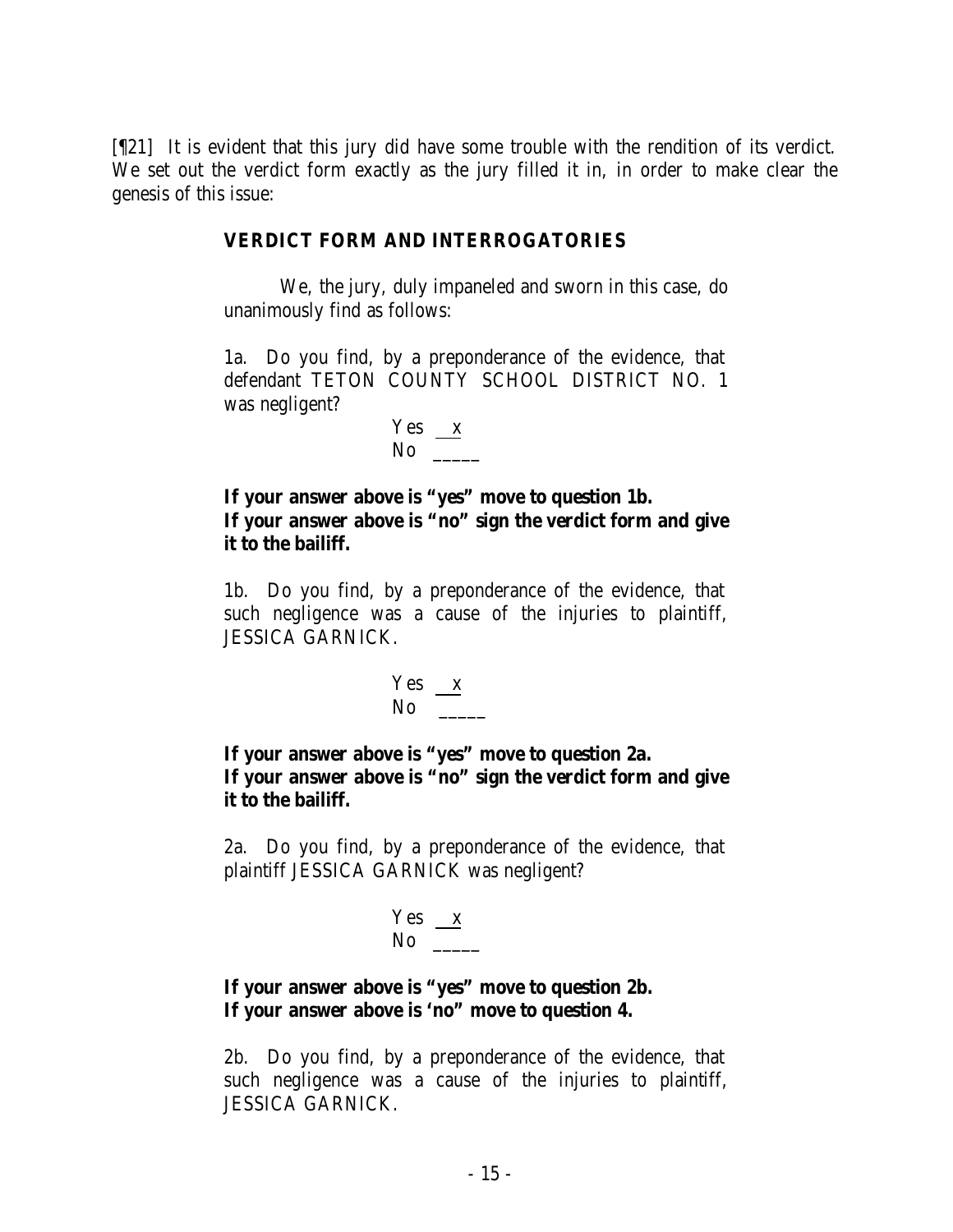| Y es | ¥ |
|------|---|
| NΩ   |   |

## **If your answer above is "yes" move to question 3. If your answer above is "no" move to question 4.**

3. Considering all of the fault at 100%, what percentage of the total fault is attributable to each of the following for the negligence claims only?

| A. Defendant School District (0% to 100%) | 50\% |
|-------------------------------------------|------|
| B. Plaintiff Jessica Garnick(0% to 100%)  | 50\% |
| Total<br>(the total must equal $100\%$ )  | 100% |

## **If you find that Jessica Garnick's fault is greater than 50%, sign the verdict and return it to the baileff [***sic*]**. If you find that Jessica Garnick's fault is less than or equal to 50%, Please go on to question 4.**

4. Without considering the percentage of fault attributed as above, what total amount of damages do you find was sustained by Plaintiff Jessica Garnick (Note, the Judge will make appropriate deductions for fault attributable to the plaintiff, Jessica Garnick, if any)

## 250,000.00 \$ 150,000.00

[¶22] The verdict form was, of course, dated and signed by the foreperson of the jury. The second to the last instruction given to the jury (Instruction No. 20) was as follows:

> This case must be determined on the basis of comparative fault. In deciding the case you will need to know the meaning of the terms "negligence" and "fault."

When the word negligence is used in these instructions, it means the failure to use ordinary care. Ordinary care means the degree of care which might reasonably be expected of the ordinary careful person under the same or similar circumstances. The law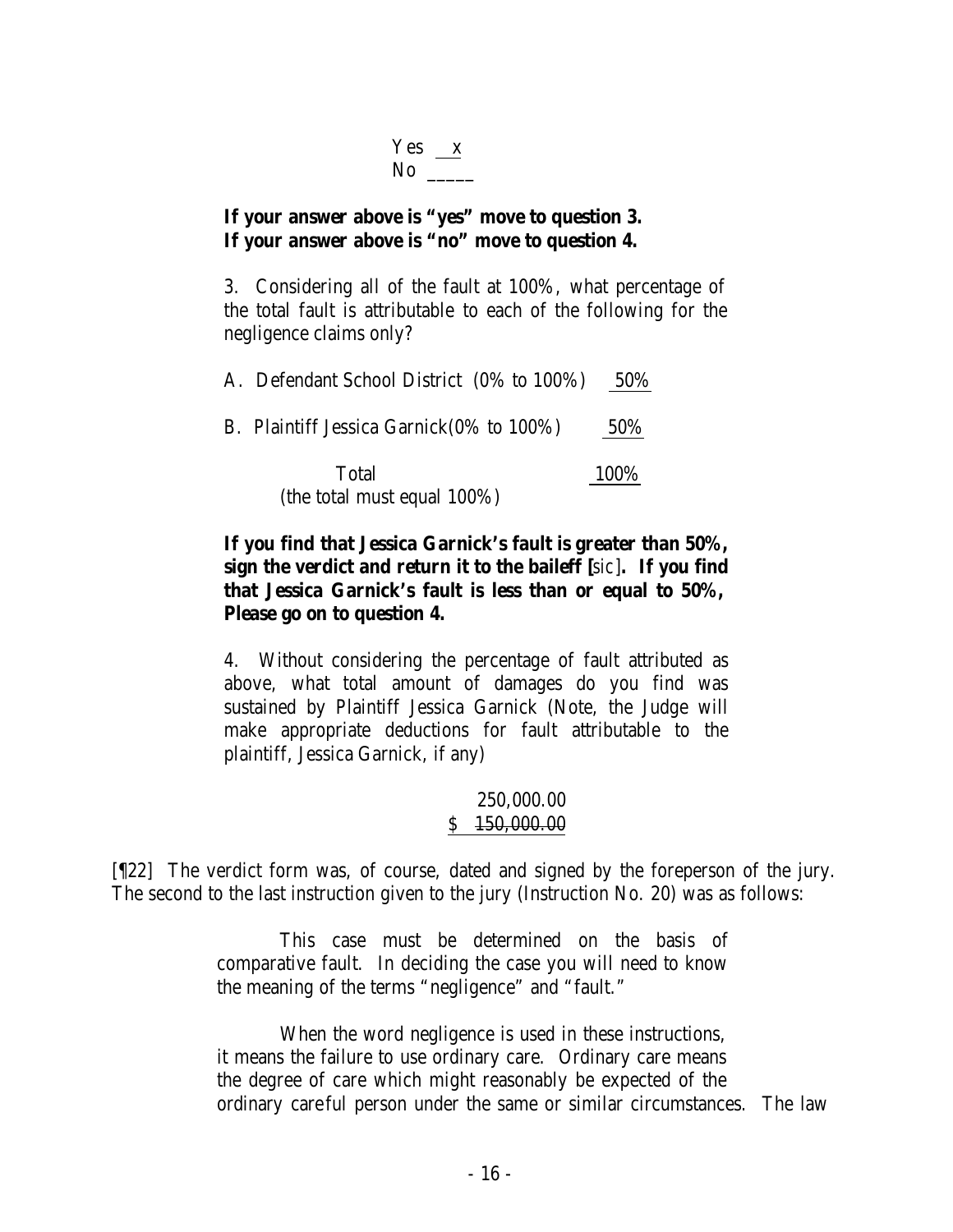does not say how such an ordinary careful person would act. That is for you to decide.

A person is at fault when that person is negligent and that person's negligence is a cause of the injury or damages for which the claim is made.

It will be necessary for you to determine the percentage of fault, if any, of each of the persons involved in the occurrence. It also will be necessary for you to determine the amount of damages sustained by any party claiming damages.

Your findings as to fault will affect the plaintiff's recovery. It is my duty to explain how that may occur.

The defendant's liability for damages is limited by the percentage of fault, if any, that you find is attributable to the defendant.

The recovery for the plaintiff is reduced by the percentage of fault, if any, that you find attributable to the plaintiff, Jessica Garnick.

Should you determine that plaintiff, Jessica Garnick's, fault exceeds fifty percent, the plaintiff will not be entitled to recover any damages.

In explaining the consequences of your verdict, the court has not meant to imply that any person is at fault. That is for you to decide in conformity with these instructions.

[¶23] The case was submitted to the jury, and the jury retired for its deliberations at 2:03 p.m. on November 9, 1999. The jury deliberated until late into the night. At 11:47 p.m. that same day, the trial court called the jury into the courtroom, apparently believing that the jury may have been unable to reach a verdict. The jury indicated that it was not having trouble reaching a verdict, and the trial court sent the jury back to the jury room to continue its deliberations at 11:53 p.m. The jury then returned to the courtroom at 12:12 a.m. on November 10, 1999, with a verdict. The verdict was read and, as shown above, the jury initially awarded Garnick \$150,000.00 in damages. The jury was polled, and each juror acknowledged the verdict. The trial court then asked counsel if the jury should be polled further. Counsel for Garnick asked the trial court to ask the jury if its intended verdict was that Garnick receive only \$75,000.00 in damages. This exchange then occurred in the courtroom: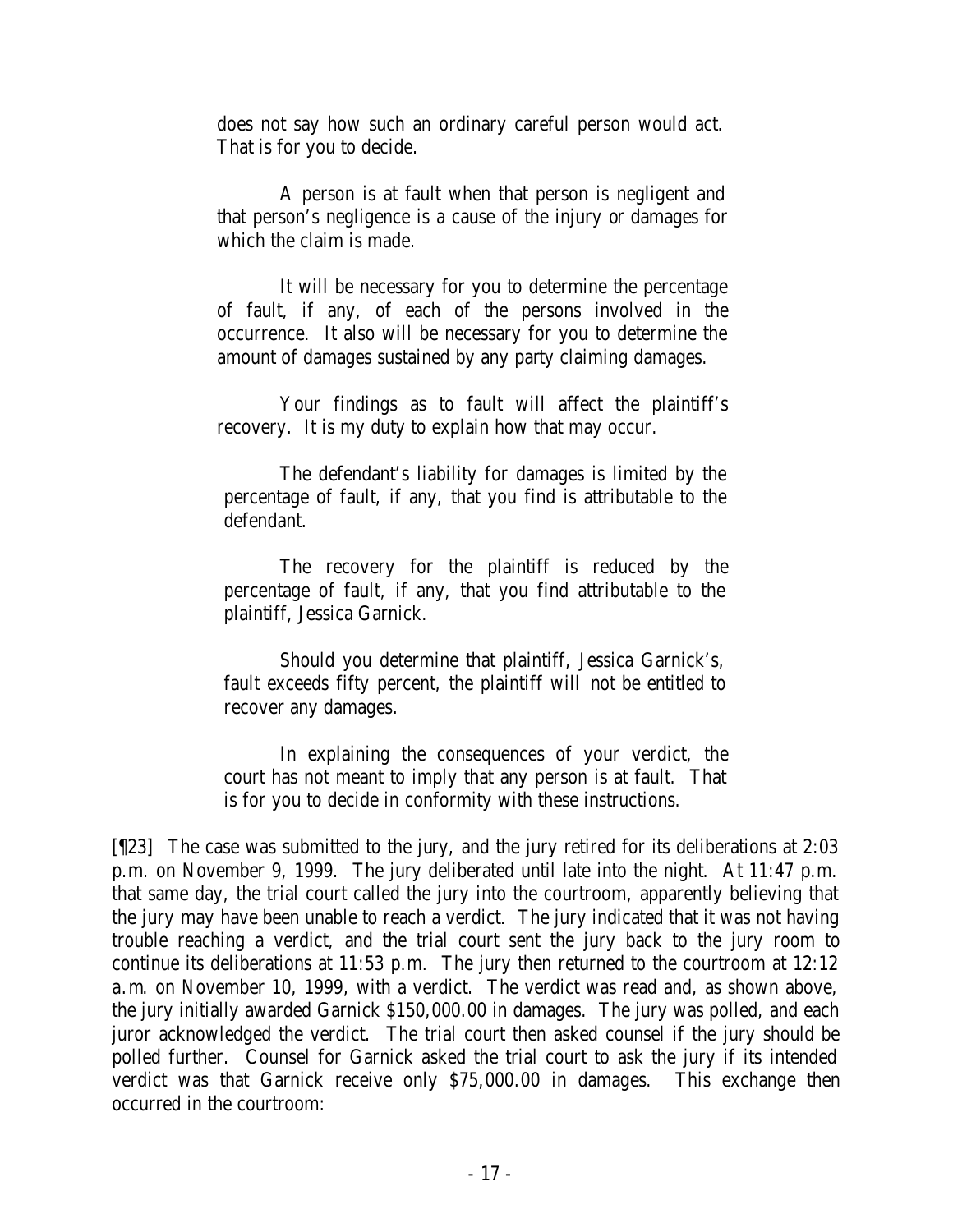THE COURT: The result of your verdict, Ladies and Gentlemen, will be that Jessica Garnick recovers \$75,000.00. That's what I will do, because you have found her to be 50% at fault. The amount that she will recover is \$75,000.00 Is there anyone – how do I ask the question? (Pause.)

Is anyone surprised by what I have just told you?

(Several jurors responded by nods.)

JUROR [W.][Foreperson]: Yes.

THE COURT: Mrs. [W.], do you feel that you can speak for the entire Jury?

JUROR [W.]: Yes.

THE COURT: Is there someone that doesn't think Mrs. [W.] can speak for them? (No response.)

You are surprised by the result, Mrs. [W.]?

JUROR [W.]: Yes.

THE COURT: What do you want me to do now counsel?

MR. WILLIAMS: Give the verdict form back to the Jury and let them -- I would like to confer with Counsel before we –

MR MEYER: They may need additional instruction, your Honor, to know the effect of the verdict. (Pause.)

THE COURT: Sit down, Gentlemen.

This is not the first time this has happened to me, folks, okay?

Its [*sic*] instruction No. 20, which provides in pertinent part: It will be necessary for you to determine the percentage of fault, if any, of each of the persons involved in the occurrence. It also will be necessary for you to determine the amount of damages sustained by any party claiming damages. Your findings as to fault will affect the Plaintiff's recovery. It is my duty to explain how that may occur. The Defendant's liability for damages is limited by the percentage of fault, if any, that you find is attributable to the Defendant. The recovery for Plaintiff is reduced by the percentage of fault, if any, that you find attributable to the Plaintiff Jessica Garnick. Should you determine that Plaintiff Jessica Garnick's fault exceeds 50%, the Plaintiff will not be entitled to recover any damages. (Pause.)

The verdict, please, Mrs. Hawkins. (Pause.)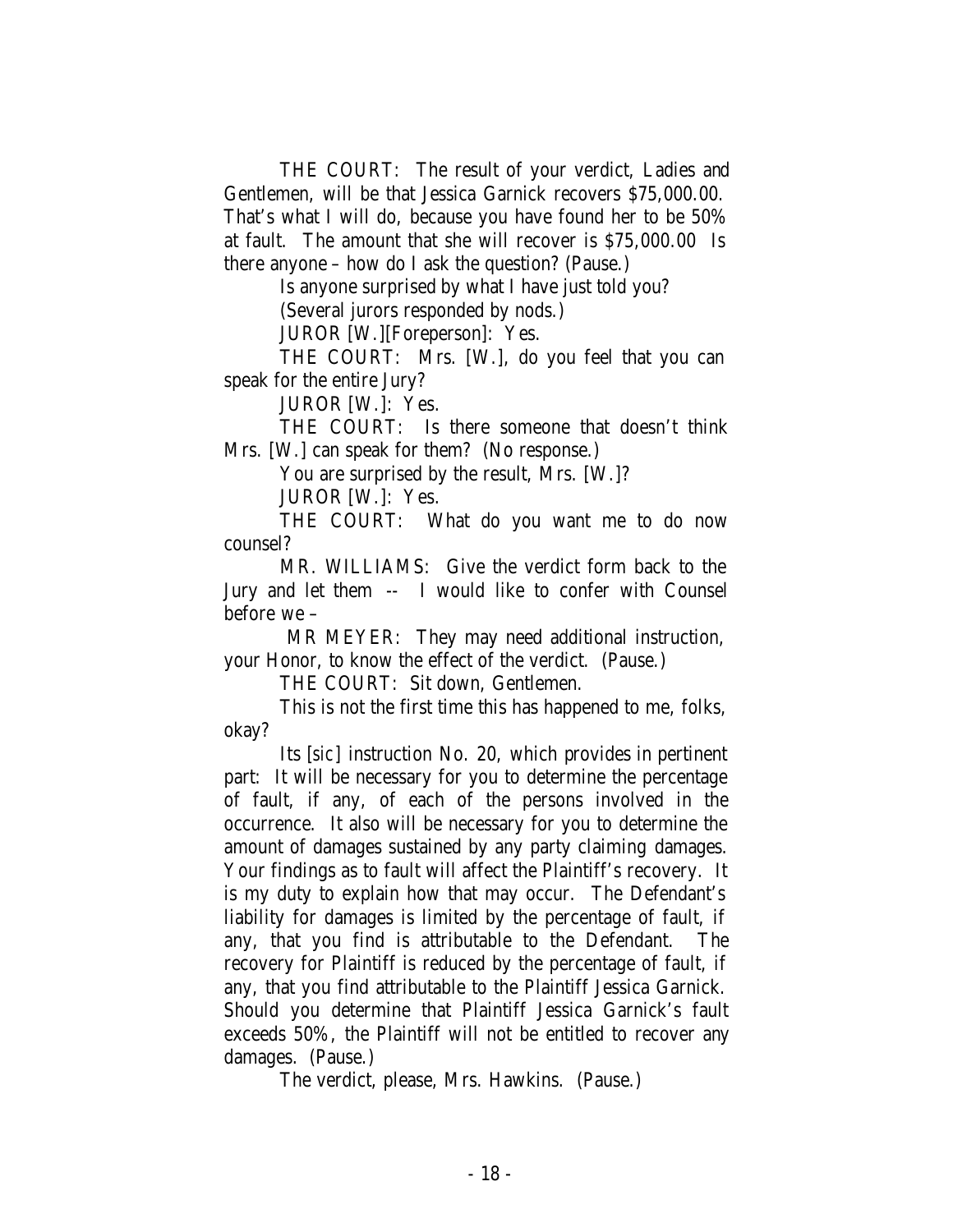With respect to damages, the verdict provides in Question 4: Without considering the percentage of fault attributed as above, what total amount of damage – damages do you find was sustained by Plaintiff Jessica Garnick? Note, the Judge will make appropriate deductions for fault attributable to the Plaintiff Jessica Garnick, if any.

Now, I do not know for certain what your intent is. I do not want to know what your intent is. But I – and I want no discussion from you. I want no indication from any of you what your intent is, but I will give you my interpretation.

My interpretation is that you wanted Jessica Garnick to have \$150,000.00. I have no way of knowing whether I am right or whether I am wrong, but I – that's what I think. And I believe that I must send you back, after having read these instructions and after having told you to consider all of the other instructions as well as the ones that I have read to you; and if you believe that your verdict needs to be corrected, then you shall correct it. If you do not believe that it should be corrected, you should not correct it.

Now, I tell you those things because I recently had a jury in Uinta County where the verdict form was not correct. When I talked to the jury about what they meant to do in the jury verdict, they told me. Both parties knew what the Jury wanted done. There was a raging blizzard outside, so I sent the Jury home without sending them back to correct the verdict form and guess what? I'm going through a new trial because I didn't send the jury back to correct the verdict. And when I didn't do that, both sides said "I won. I don't care what the Jury told you in open court, Judge. My side of the case won. I'm going to appeal." So I said, "Well, if that's what you're going to do, we're going to have a new trial." And the Supreme Court said, "Judge Troughton, you're right. Give them a new trial."

So I think I have to send you back so that you can discuss among yourselves whether or not you think the verdict is a correct verdict, whether it expresses your intent or whether it doesn't; and to make whatever changes you think are necessary to the verdict.

Mr. Williams, do you have any objection to that? MR. WILLIAMS: No, your Honor. THE COURT: Mr. Copenhaver? MR. COPENHAVER: No, your Honor.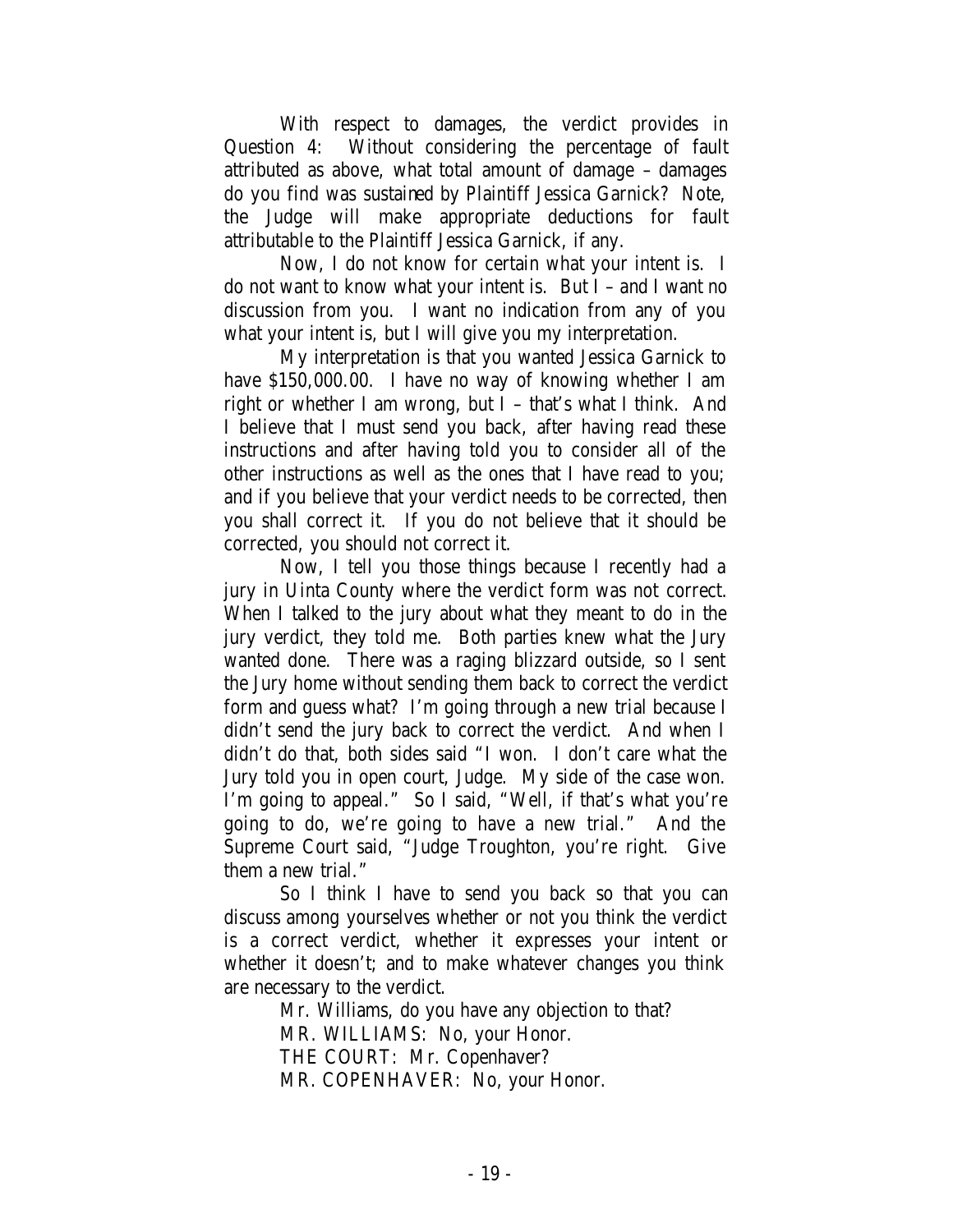THE COURT: Now, with the parties' permission, I will tell the Jury that the simple thing for them to do is just to change the number in the last question. Is that all right with you, Mr. Williams?

MR. WILLIAMS: Yes, sir.

THE COURT: How about it for you, Mr. Copenhaver?

MR. COPENHAVER: If that's their intent, that's fine, your Honor.

THE COURT: Yes, because if that's not what you wanted her to have – if you wanted her to have \$150,000, then you need to change that figure to \$300,000. That's the simple solution. But you do what you believe is the appropriate thing to do. I am not instructing you to do anything because it's your decision; and it's something that you folks have to resolve because you're the judges of this, not me. All I can do is to try to make sure you understand things. I don't want any of you to think that I'm telling you what to do because I'm not. The last thing in the world that I want to do in this case is to do that to you folks. Because if I do that, I'm going to get an appeal. And I don't want an appeal in this case. I want it to be over.

All right. Mr. Colter, will you take the Instructions and the Jury Verdict and have the Jury retire. We'll stand by, folks.

[¶24] The jury then returned to continue its deliberations at 12:27 a.m. on November 10, 1999, and returned seven minutes later with its revised verdict. As shown above, the verdict was changed from \$150,000.00 to \$250,000.00. The Court did ask the jury foreperson if that was correct, and the response was "Yes." The trial court said it would not further poll the jury. It then asked counsel for both parties if there was anything further, and both said "No." The jury was then excused. A few minutes later, with the jury gone and after the trial court explained to counsel and Jessica Garnick herself that it would not have found Garnick to be 50% at fault and that he would have awarded her more money if it was up to him, counsel for Garnick lodged two objections to the verdict. The first was based on a theory that the jury still did not get the amount of damages right, *i.e.*, it appeared to want her to have \$150,000, but only changed its verdict to award \$125,000. The second was to the effect that the trial court should have further polled the jury. The trial court's position was that both of those issues should have been raised before the jury was excused.

[¶25] Garnick contends that this scenario clearly demonstrates profound confusion on the part of the jury, that the jury did not take enough time to seriously reflect on its modified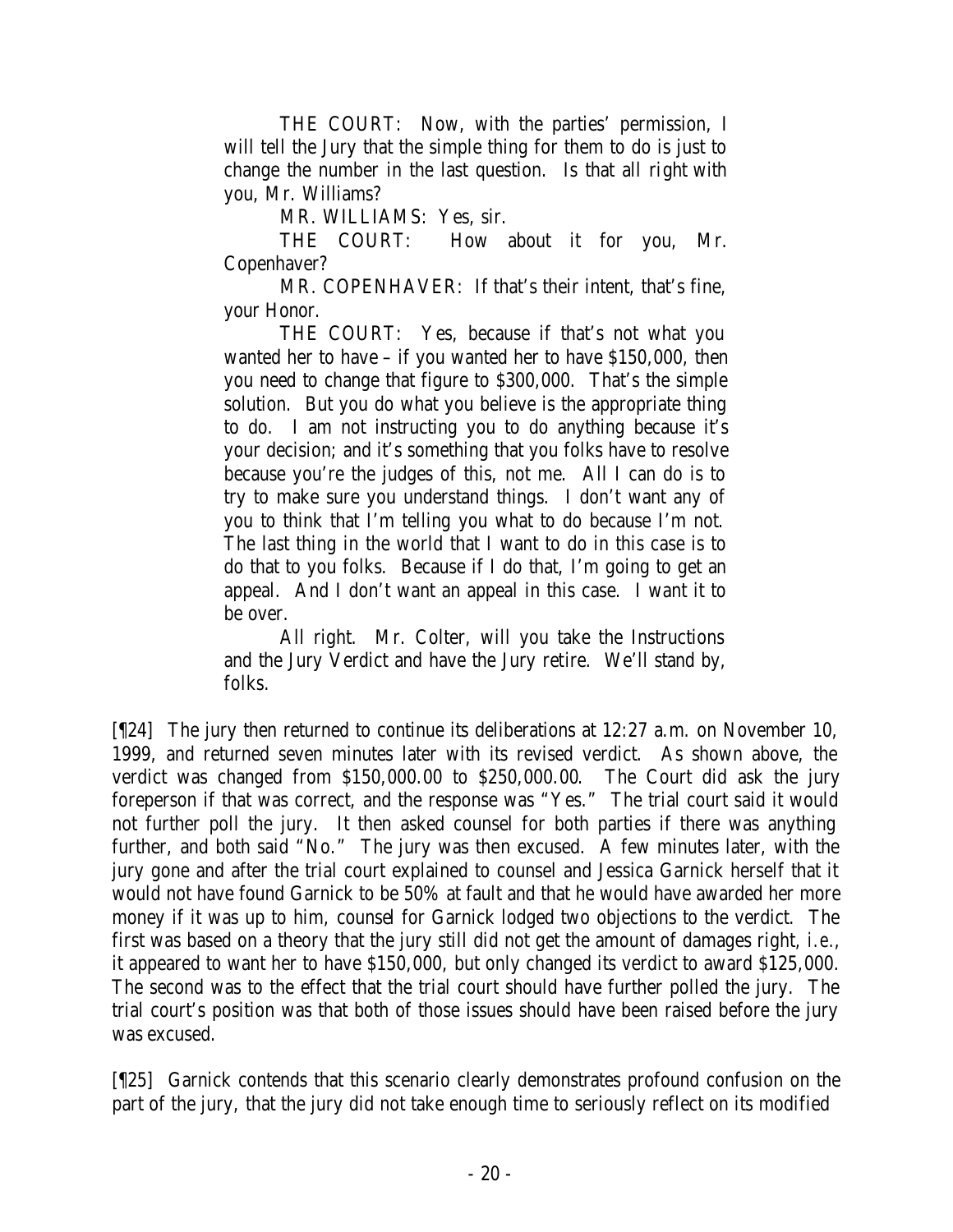verdict, and that the trial court should have allowed further polling of the jury. Taking into account all circumstances shown by the record, including the fact that Garnick failed to object to the trial court's decision not to further poll the jury or to specifically ask for such polling when the trial court gave the opportunity for such a request, we will not conclude that the trial court abused its discretion in denying the motion for new trial.

# **Failure to Fully and Properly Instruct the Jury**

[¶26] Garnick contends that the trial court erred in refusing several jury instructions she offered. The function of jury instructions is to give the jury guidance with respect to the applicable law. A trial court is not obligated to give an offered instruction, so long as the jury is adequately instructed on the law as it pertains to the case at hand. We do not reverse a trial court's rulings on an instruction unless it is demonstrated that the instruction was necessary to impart to the jury the proper principles of law that are applicable to the case and, further, that the proponent of the refused instruction can show prejudice. *Ormsby*, 997 P.2d 465 at 471; *Reese v. Board of Directors of Memorial Hospital of Laramie County*, 955 P.2d 425, 427 (Wyo. 1998).

[¶27] Garnick first contends that the trial court erred in refusing to give the following premises liability instruction:

> Teton County School District No. 1 must use ordinary care to keep the obstacle course in a reasonably safe condition for the purpose for which it was reasonably intended.

> In connection with that duty, the school district also has the affirmative duty to protect students against dangers known to exist by it and also to protect against dangers which it should discover by the use of reasonable care.

It is contended that the instruction is loosely based on our holding in *Rhoades v. K-Mart Corporation*, 863 P.2d 626, 629 (Wyo. 1993), as well as W.P.J.I.C. 9.03 (1994), which provides:

> A landlord must use ordinary care to keep the [stairs, hallways, walks, and so forth] in a reasonably safe condition for the purpose for which the [stairs, hallways, walks and so forth] were reasonably intended.

[¶28] Without reciting all of the instructions given, suffice it to say we are persuaded that the message intended to be conveyed to the jury, by that proposed instruction, was adequately conveyed to the jury by other instructions. It is also abundantly clear that Garnick was permitted wide latitude in arguing her point to the jury that the School was negligent with respect to the set-up and use of the obstacle course. In addition, this case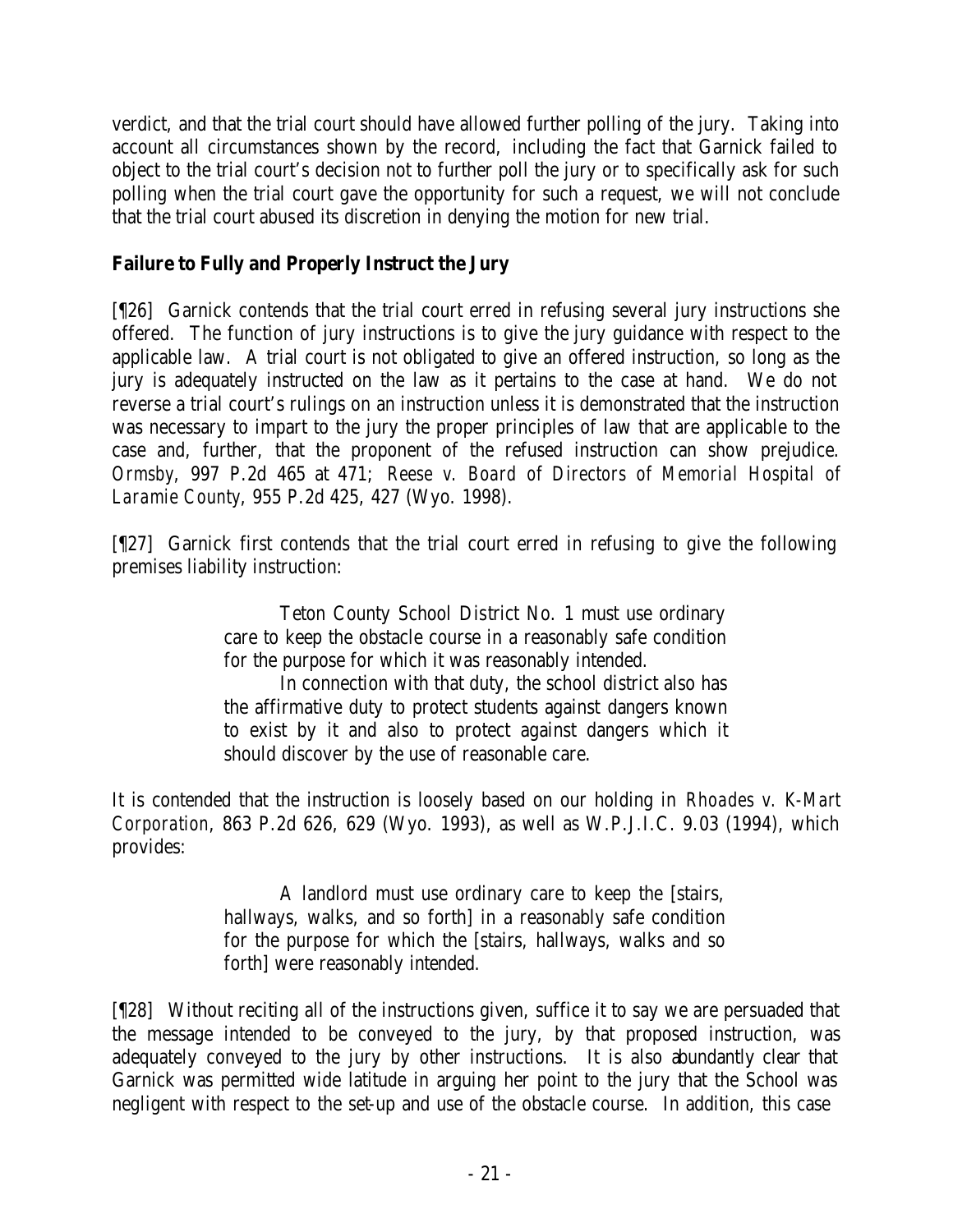was not really postured as a premises liability case, although an instruction like that offered might well have been given without prejudice to the School. Finally, we do not see that Garnick was prejudiced by the failure of the trial court to give the instruction.

[¶29] Next, Garnick contends that the trial court erred in failing to give its "theory of the case" instruction:

> The plaintiff in this case is Jessica Garnick. The defendant in this case is Teton County School District No.1. Jessica Garnick claims as follows:

> The "railing to mat" jump located in the obstacle course was dangerous and the school district employees should not have permitted its use. The railing was too high to jump from, the mat was too small to adequately protect obstacle course participants and the obstacle course instructions were inadequate.

[¶30] For this proposition, Garnick relies on *Bigley v. Craven*, 769 P.2d 892, 894-98 (Wyo. 1989) (citing *Short v. Spring Creek Ranch, Inc.*, 731 P.2d 1195, 1199-2000 (Wyo. 1987)); *also see Langdon v. Baldwin-Lima-Hamilton Corporation*, 494 P.2d 537, 541 (Wyo. 1972). It is true those cases require that a trial court give a theory of the case instruction but only if it is also a clear declaration of the law. An instruction that is not consistent with law should be refused. *Short*, 731 P.2d at 1200. The offered instruction is not a statement of the law that would govern the facts in this case but a statement of the facts that tend to support Garnick's legal theory. In argument to the jury, Garnick was permitted full rein in this regard. However, the authority cited does not require a trial court to give the jury an instruction that summarizes a party's factual contentions. We find no error in the refusal of the offered instruction.

[¶31] Garnick also contends that the trial court erred in failing to give a concurrent cause instruction:

> There may be more than one cause of injury, that is, there may be concurrent causes. Concurrent causes do not always occur simultaneously. One cause may be continuous in operation and joined with another cause at a later time.

[¶32] The offered instruction is an accurate recitation of W.P.J.I.C. 3.05 (1994), but we do not consider the instruction to have been necessary or appropriate under the circumstances of this case. Concurrent cause, of necessity, requires the actions of at least a third party, or force, (although there may be a fourth, a fifth, *etc*.). 3 Stuart M. Speiser, Charles F. Krause, Alfred Gans, *The American Law of Torts*, § 11.5 (1986); *Natural Gas*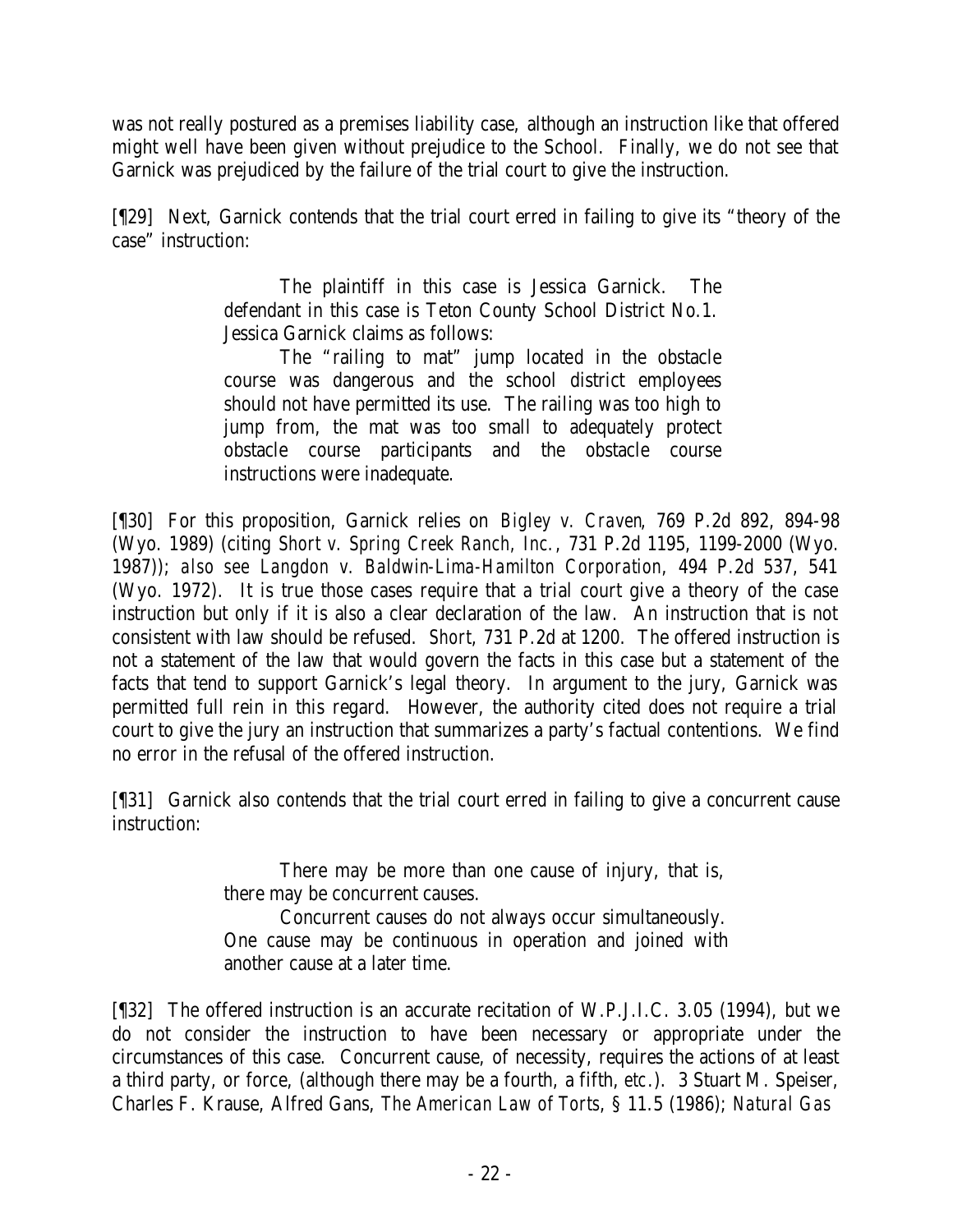*Processing Company v. Hull*, 886 P.2d 1181, 1186-87 (Wyo. 1994). Here, the proposed instruction does not appear to relate to the theories presented to the jury which were that the School was negligent (Garnick's theory) and that Garnick was negligent (the School's theory). The instruction would have served no purpose under the circumstances of this case, and there was no error in the trial court refusing it.

## **Collective or Cumulative Error**

[¶33] Finally, Garnick contends that the errors discussed above, when viewed cumulatively, require a new trial. As is so often the case with cumulative error arguments, they are dependent on this Court agreeing that any error existed. In this instance, the furthest we are able to go is that the trial court's asserted error in the admission of evidence obtained by the jury during its visit would have at most been harmless error. In all other respects, we find no error. That problems were encountered in this case cannot be denied, but all of the problems were capable of resolution short of a mistrial or a new trial. Trials are required to be fair, but they need not be perfect.

# **CASE NO. 00-214**

[¶34] The School contends that the district court erred in its award of costs. At the conclusion of the trial, the district court awarded Garnick a total of \$11,442.11 in costs. The School contends that this amount should be reduced to \$6,075.14. Garnick concedes that the award of costs should be reduced to \$8,425.21. Thus, our resolution of these issues need only deal with the middle ground between those two figures.

[¶35] Costs are governed by statute and court rules. *Synder v. Lovercheck*, 992 P.2d 1079, 1091 (Wyo. 1999); *Hashimoto v. Marathon Pipe Line Company*, 767 P.2d 158, 167- 69 (Wyo. 1989); *Weaver v. Mitchell*, 715 P.2d 1361, 1372 (Wyo. 1986): *Bi-Rite Package, Inc. v. District Court of the Ninth Judicial District of Fremont County*, 735 P.2d 709, 712 (Wyo. 1987). Within the confines set out above, the determination of allowable costs to be taxed is within the discretion of the trial court. *Hashimoto*, 767 P.2d at 168-69; *State v. Dieringer*, 708 P.2d 1, 11-13 (Wyo. 1985).

[¶36] An expert witness "shall be allowed witness fees of twenty-five dollars (\$25.00) per day or such other amount as the court allows according to the circumstances of the case." Wyo. Stat. Ann. § 1-14-102(b) (LexisNexis 2001). For purposes of costs in this case, the district court was authorized to "award and tax costs and apportion them between the parties on the same or adverse sides as it deems right and equitable." Wyo. Stat. Ann. § 1-14-126(a) (LexisNexis 2001); *also see* W.R.C.P. 54(d) and U.R.D.C. 501(a).<sup>13</sup>

 13 (a) Civil Cases.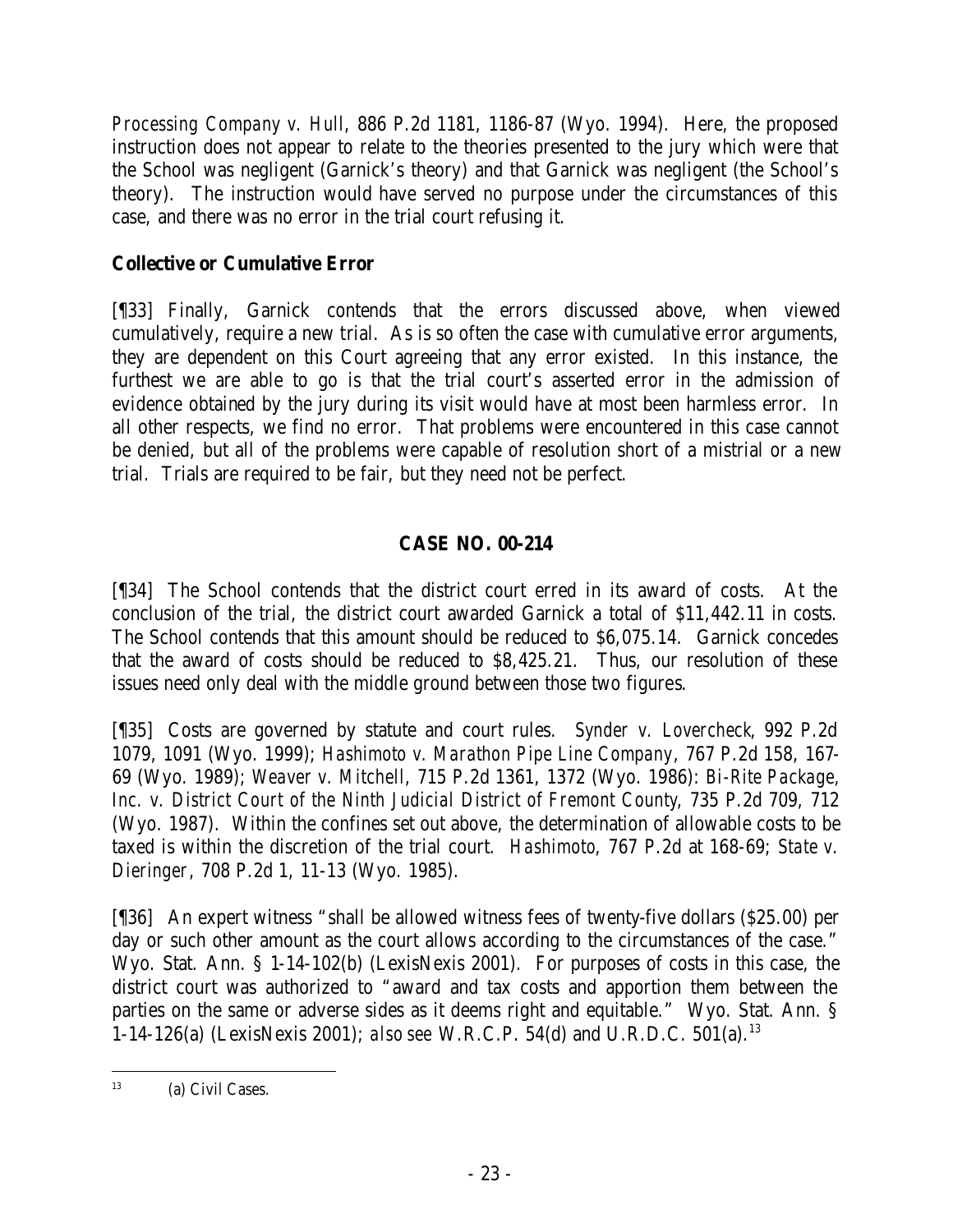(1) Filing of Certificate of Costs. Within 20 days after entry of the final judgment allowing costs to the prevailing party, a certificate of costs shall be filed and copy served upon opposing counsel. The certificate shall be itemized. For witness fees, the certificate shall contain:

(A) The name of the witness;

(B) Place of residence, or the place where subpoenaed, or the place to which the witness voluntarily traveled without a subpoena to attend;

(C) The number of full days or half days the witness actually testified in court;

(D) The number of days or half days the witness traveled to and from the place of trial;

(E) The exact number of miles traveled;

(F) The manner of travel, air, railroad, bus or private vehicle; and,

(G) If common carrier transportation is used, the price of an economy fare.

(2) Objections to Certificate of Costs. If no objections are served within 10 days after service of the certificate of costs, the costs shall be taxed as set forth in the certificate of costs. If objections are filed, the court shall consider the objections and tax costs. A hearing may be provided at the discretion of the court.

(3) Allowable Costs.

(A) Filing Fees, jury demand fees, and fees for services of process. (W.S. § 18-3-608 sets forth sheriff fees.)

(B) Witness Fees.

(i) Witness fees are allowed at the rate of \$30.00 per day and \$15.00 per half day necessarily spent traveling to and from the proceeding and in attendance at the proceeding. Mileage is allowed at the rate of \$.23 per mile, not to exceed the costs of common carrier transportation rates.

(ii) Expert witness fees shall be allowed at the rate of \$25.00 per day or such other amount as the court may allow according to the circumstances of the case. If the amount allowed constitutes a higher hourly rate than \$25.00 per day, this higher amount is allowable only for the time that the expert witness actually testified. Time charged in preparation for providing testimony and/or standing by awaiting the call to give testimony is not allowable as costs, except at the rate of \$25.00 per day.

(C) Reporter Fees. The \$45.00 fee is a taxable cost. Transcripts of proceedings, such as motion hearings, pretrial conferences, etc., prepared at the request of a party in anticipation of trial are not taxable as costs unless such matters become part of the record on appeal.

(D) Costs of Depositions.

(i) Costs of depositions are taxable if reasonably necessary for the preparation of the case for trial. A deposition is deemed reasonably necessary if:

I. Read to the jury as provided in Rule 32(a)(3), W.R.C.P.;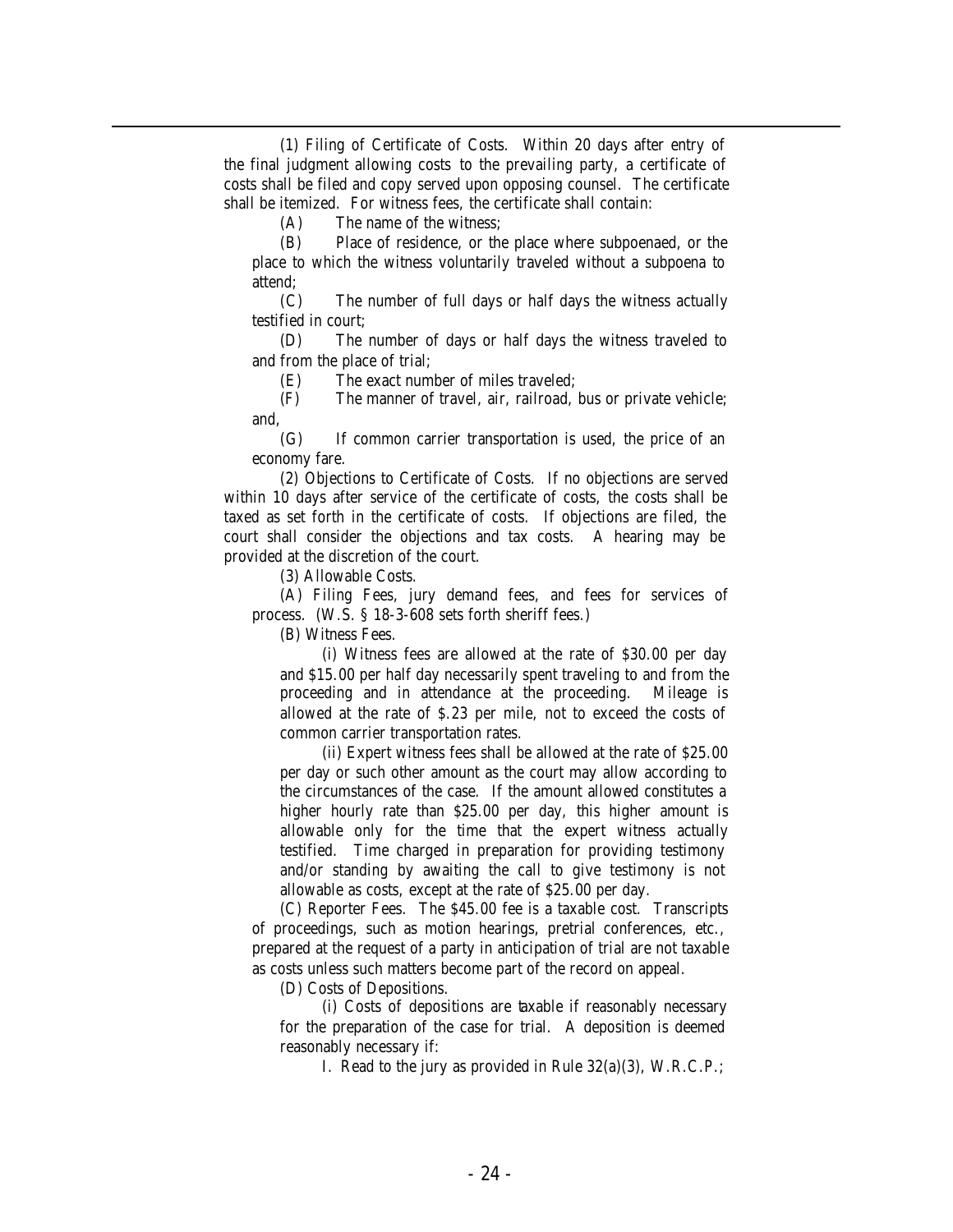[¶37] We will not analyze the School's argument in detail because the School has failed to support its contentions with cogent argument or pertinent authority. Moreover, the School's arguments are not written with the applicable standard of review in mind. In addition, such an analysis would not, in any way, further advance our jurisprudence with respect to costs in a case such as this. We accept Garnick's concession that costs should be reduced to the amount of \$8,425.21 because expert witness fees awarded were excessive in that they should not have been paid for out of court preparation time.

#### **CONCLUSION**

III. Necessarily, and not merely conveniently, used to refresh the recollection of a witness while on the stand; or

IV. Was taken at the request of a non-prevailing party. The foregoing are meant to provide guidelines, and are not exhaustive. The use of depositions for trial preparation alone does not justify the imposition of costs.

(ii) Reporters fees for depositions. Actual, ordinary reporting fees will be allowed. Extra costs for expediting transcripts or daily copy costs will not be allowed, except as authorized by an order entered prior to the date such costs are to be incurred.

Reporters' travel, per diem expenses and appearance fees will not be taxed as costs.

(iii) Fees and expenses of counsel. Fees and expenses of counsel for traveling to and attending depositions are not taxable as costs.

(E) Copies of Papers. Duplicating costs necessarily incurred for documents admitted into evidence shall be allowed. Duplication costs for documents for counsel's own use are not allowable.

(F) Exhibits Received in Evidence. The expense of preparing exhibits received in evidence, including 8 by 11 photographs (but not enlargements), videotapes, models and other demonstrative evidence are allowable as taxable costs at the discretion of the court.

(4) Other Costs Not Enumerated. -- These rules do not preclude the award of other costs not enumerated herein if otherwise allowable under law; nor do they require the award of costs as they may be denied altogether if the court, through the exercise of its discretion, so determines. Moreover, to the extent that W.S. § 1-14-125 limits costs, that statute is controlling. However, costs associated with the offer of judgment rule, i.e. Rule 68, W.R.C.P., must be awarded.

(5) Apportionment. -- All costs may be apportioned among some or all of the non-prevailing parties as the court may determine.

II. Used at trial for impeachment concerning a material line of testimony (impeachment on a collateral issue does not fall within the scope of this rule);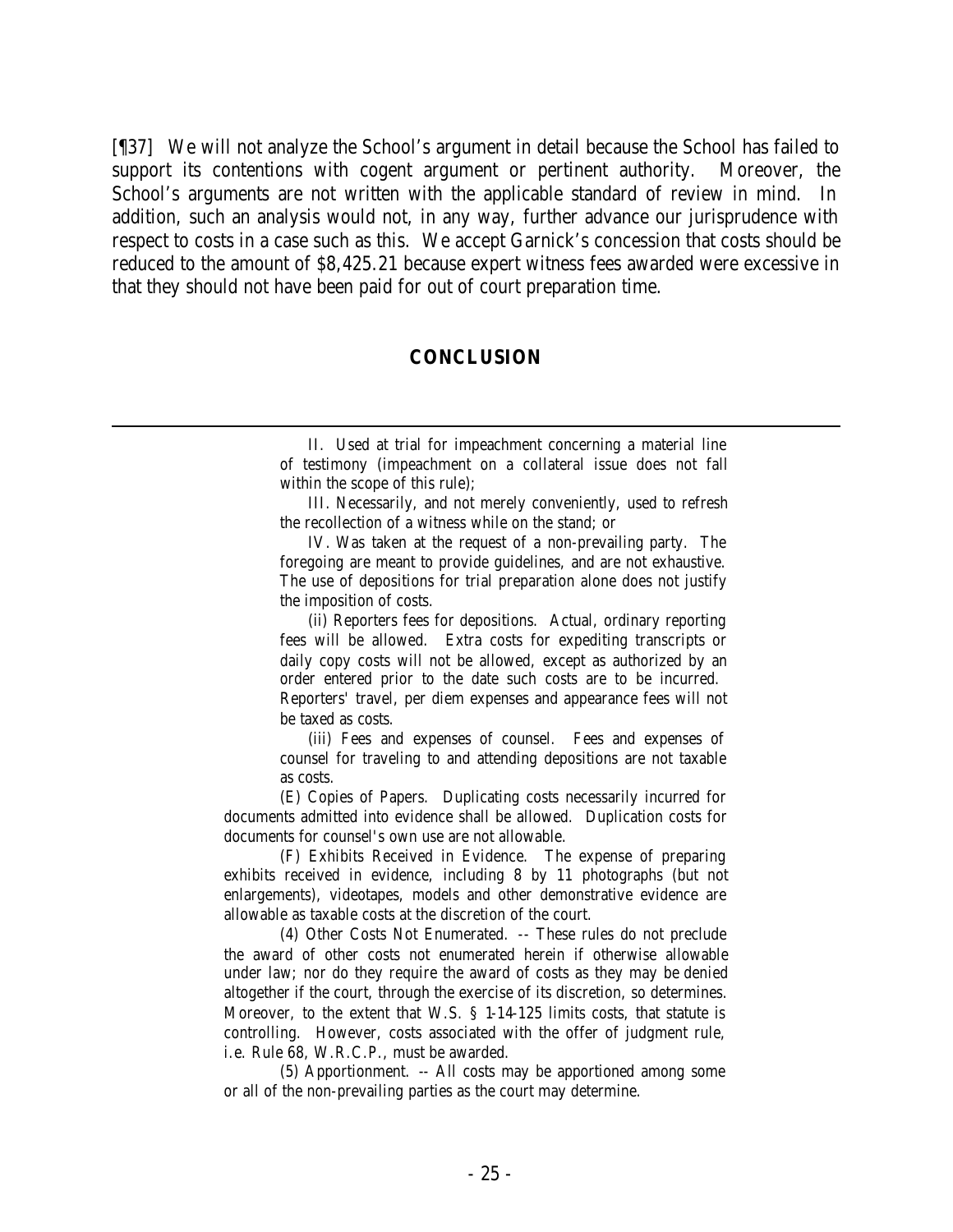[¶38] The judgment of the district court is affirmed. The order awarding costs is affirmed as modified above. The case is remanded to the district court for the purpose of entering an order reducing the award of costs to \$8,425.21.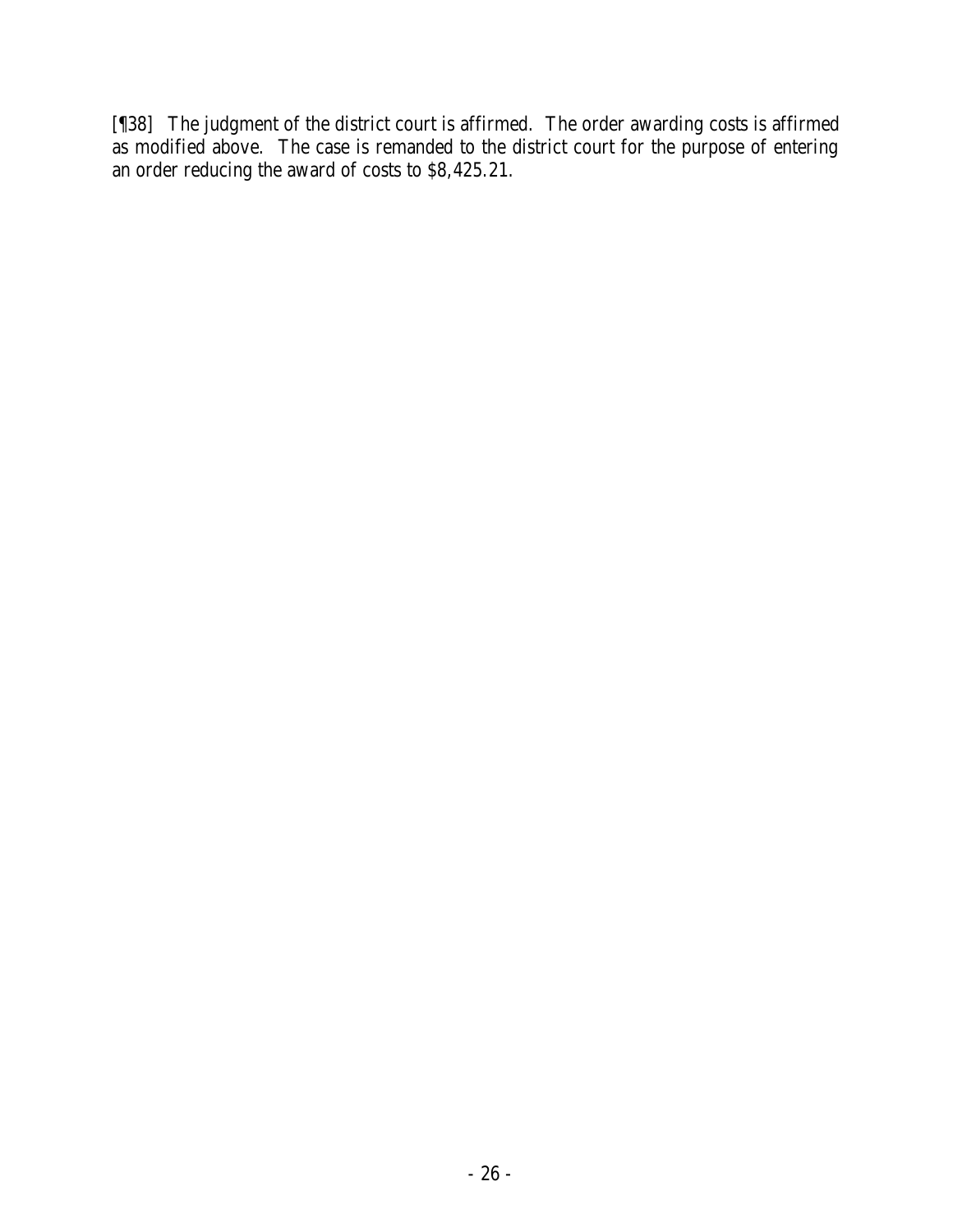## **LEHMAN, Chief Justice, dissenting.**

[¶39] I respectfully dissent. My apprehension in this case evolves from the purported confusion of the jury regarding the amount of damages awarded to appellant. The majority correctly points out that both parties agreed to the procedure used by the court and, beyond that, I acknowledge that appellee did not raise it as an issue. It was raised, however, in a different context by plaintiff and is of such fundamental import that I must give comment.

[¶40] The jury, after determining the comparative fault of the parties, first returned with a verdict of \$150,000. Those damages were written in by the jury in a blank under the paragraph which read:

> Without considering the percentage of fault attributed as above, what total amount of damages do you find was sustained by Plaintiff Jessica Garnick (Note, the Judge will make appropriate deductions for fault attributable to the plaintiff, Jessica Garnick, if any)

[¶41] When compared to instructions courts provide to jurors involving complex legal theories, that language seems relatively straight forward. The jury asked no questions during its deliberations, and, when initially polled, the jurors acknowledged that the \$150,000 was in fact its verdict. What followed, however, was further inquiry about the jurors' intent, with the ultimate explanation by the court that if the jury *wanted* the plaintiff to get \$150,000, it would have to award her \$300,000. The only reason this issue was presented to the court at all was the jury came back with a \$250,000 verdict rather than the \$300,000, and the plaintiff thought that proved confusion on the part of the jury.

[¶42] My problem, of course, is that the jury first determined the total amount of damages it felt plaintiff had suffered. That is what the law requires; that is what the jurors were instructed to find. The jurors performed their difficult task, and the only remaining duty of the court was to apply the law of contributory negligence based upon the percentage of fault determined by the jury. What appears to have occurred, however, is that the increased damage amount from \$150,000 to \$250,000 was determined by the jury, not based upon what the actual damages it felt occurred to the plaintiff, but what amount the jurors *wanted* the plaintiff to receive.

[¶43] In fact the colloquy from the court as it was reinstructing the jury regarding damages included language about what the jury *wanted* the plaintiff to have. Quoting from a portion of the discussion:

> THE COURT: Yes, because if that's not what you wanted her to have—if you wanted her to have \$150,000, then you need to